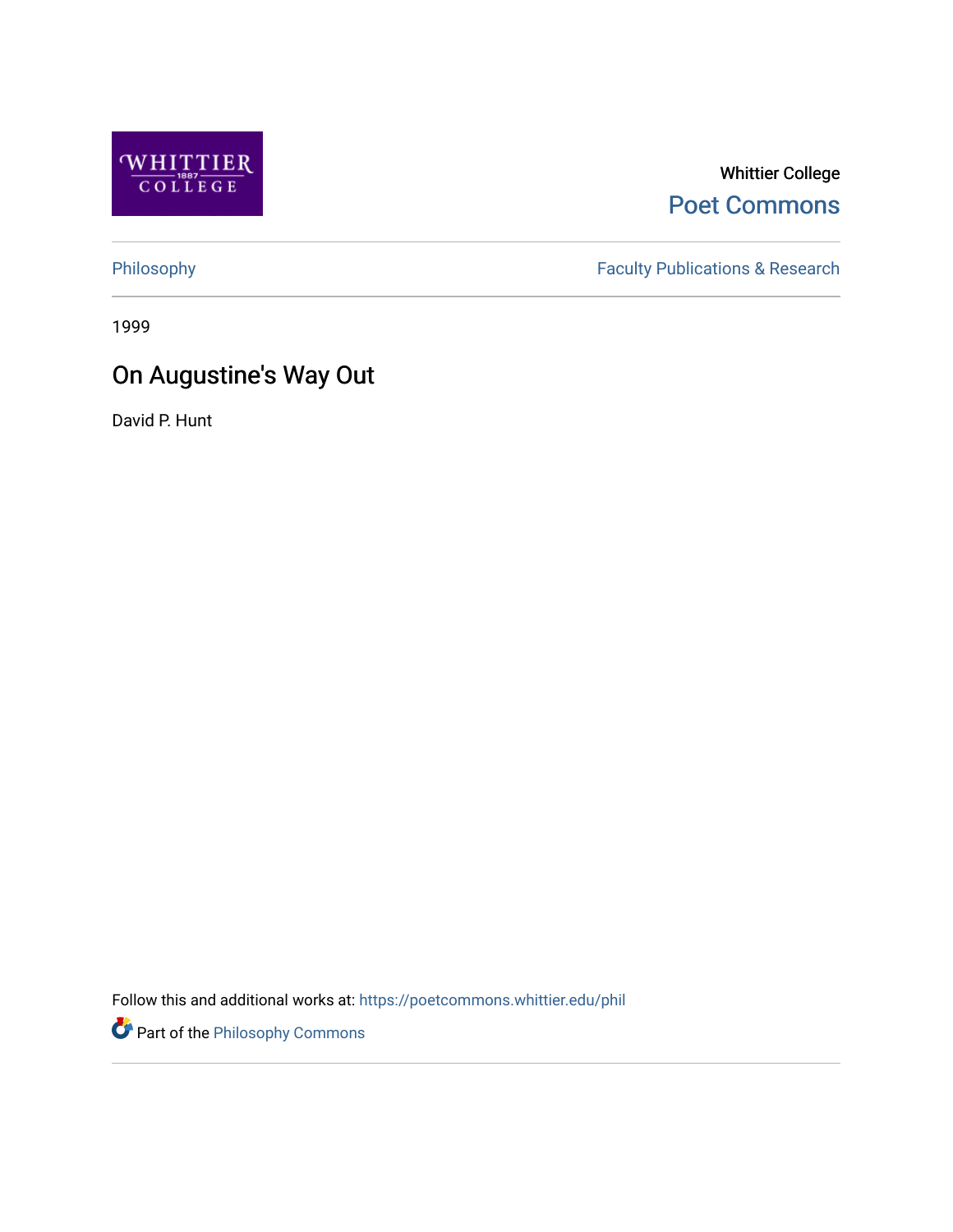# [Faith and Philosophy: Journal of the Society of Christian](https://place.asburyseminary.edu/faithandphilosophy)  [Philosophers](https://place.asburyseminary.edu/faithandphilosophy)

[Volume 16](https://place.asburyseminary.edu/faithandphilosophy/vol16) September 19 | [Issue 1](https://place.asburyseminary.edu/faithandphilosophy/vol16/iss1) [Article 1](https://place.asburyseminary.edu/faithandphilosophy/vol16/iss1/1) Article 1 Article 1 Article 1 Article 1

1-1-1999

### On Augustine's Way Out

David P. Hunt

Follow this and additional works at: [https://place.asburyseminary.edu/faithandphilosophy](https://place.asburyseminary.edu/faithandphilosophy?utm_source=place.asburyseminary.edu%2Ffaithandphilosophy%2Fvol16%2Fiss1%2F1&utm_medium=PDF&utm_campaign=PDFCoverPages)

#### Recommended Citation

Hunt, David P. (1999) "On Augustine's Way Out," Faith and Philosophy: Journal of the Society of Christian Philosophers: Vol. 16 : Iss. 1, Article 1. DOI: 10.5840/faithphil19991612 Available at: [https://place.asburyseminary.edu/faithandphilosophy/vol16/iss1/1](https://place.asburyseminary.edu/faithandphilosophy/vol16/iss1/1?utm_source=place.asburyseminary.edu%2Ffaithandphilosophy%2Fvol16%2Fiss1%2F1&utm_medium=PDF&utm_campaign=PDFCoverPages)

This Article is brought to you for free and open access by the Journals at ePLACE: preserving, learning, and creative exchange. It has been accepted for inclusion in Faith and Philosophy: Journal of the Society of Christian Philosophers by an authorized editor of ePLACE: preserving, learning, and creative exchange.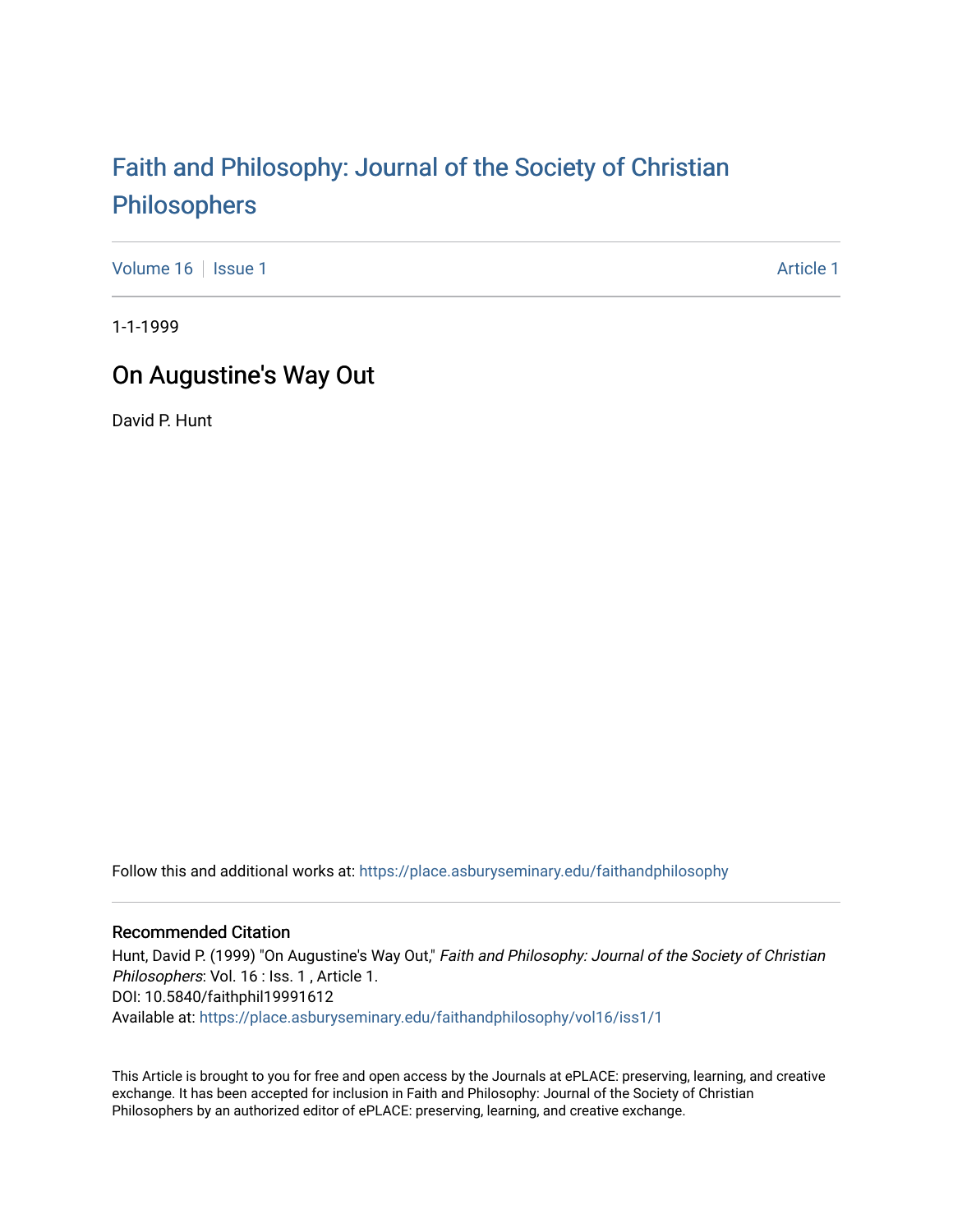### ON AUGUSTINE'S WAY OUT

#### David P. Hunt

This paper seeks to rehabilitate St. Augustine's widely dismissed response to the alleged incompatibility of divine foreknowledge and free will. This requires taking a fresh look at his analysis in *On Free Choice of the Will,* and arguing its relevance to the current debate. Along the way, mistaken interpretations of Augustine are rebutted, his real solution is developed and defended, a reason for his not anticipating Boethius's atemporalist solution is suggested, a favorable comparison with Ockham is made, rival solutions are rejected, and the aporetic nature of the problem is explained.

On the traditional understanding of divine omniscience, Cod is both infallible and also cognizant of future contingents. But a prediction is infallible only if, once made, it cannot turn out false. Since nothing escapes divine foresight, no part of the future can happen in any way other than it will actually happen. But if no alternative to the actual future is so much as possible, a standard condition for free and morally responsible agency can never be satisfied. It follows that divine omniscience and free agency, as traditionally understood, are not compossible.

This is the ancient problem of "theological fatalism," which received its first clear expression in St. Augustine's *On Free Choice of the Will.* Renewed interest in this problem during the last thirty years has pushed the ideas of William Ockham to the center of discussion, with "Ockham's way out" (the title of a notable defense of this approach by Alvin Plantinga) attracting more defenders than any rival solution to the problem.<sup>1</sup> But while Ockham's star has risen, Augustine's own solution to the problem has suffered from relative neglect. The purpose of this paper is to redress the imbalance.

My primary objective in rehabilitating Augustine is to make a contribution toward the current debate over theological fatalism, not to advance the frontiers of Augustine scholarship. At the same time, an important reason that Augustine's analysis has not been taken more seriously is that it has been widely misunderstood. This makes it necessary to provide a corrected account of Augustine's position before arguing its rightful place in contemporary discussions of theological fatalism. The plan of the paper, then, is this: section I warns against mistaken approaches to Augustine's position, while section II presents Augustine's actual solution; section III then compares Augustine's way out with Ockham's, and section IV sums

FAITH AND PHILOSOPHY Vol. 16No. 1 January 1999 All rights reserved

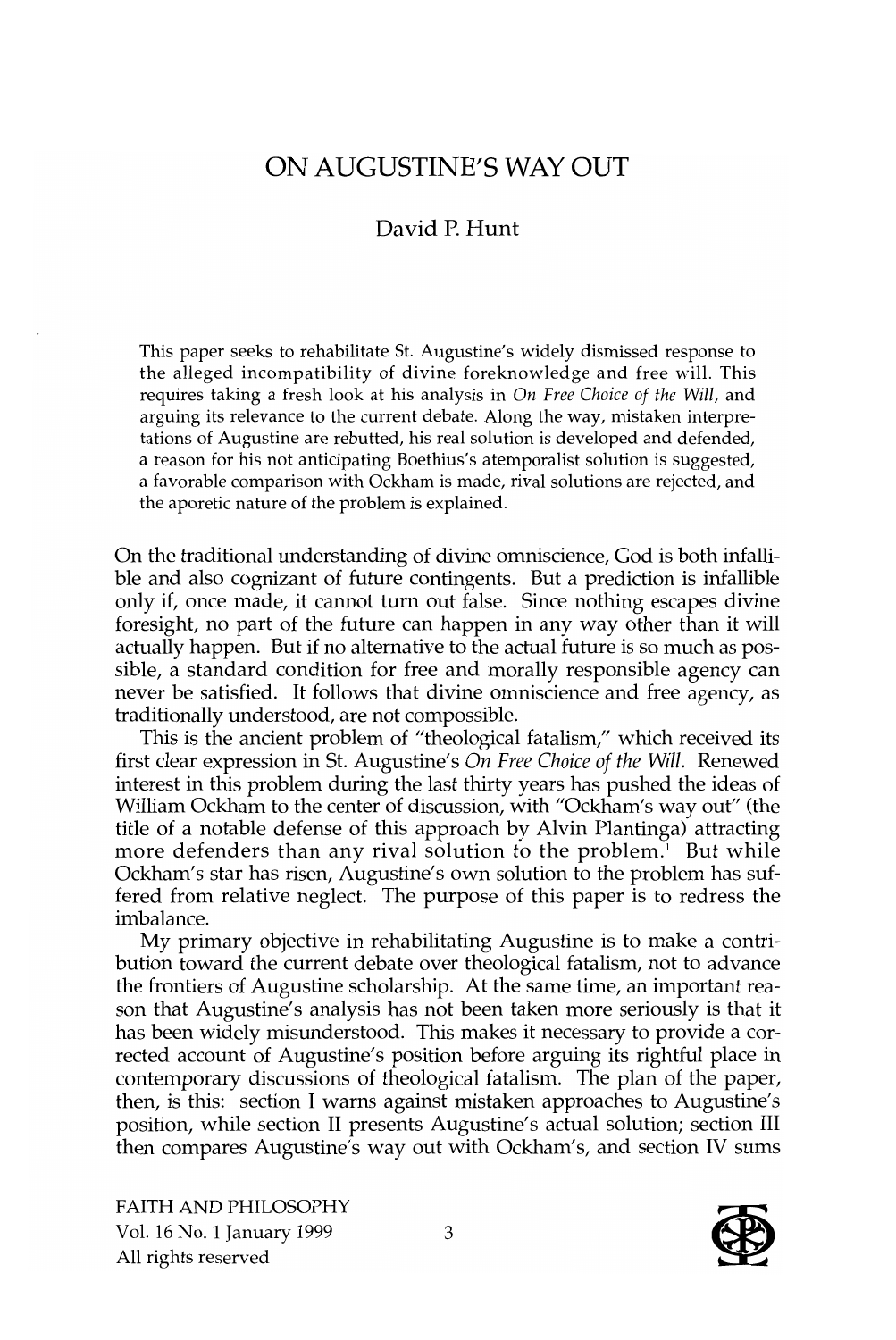up the case for Augustine's relevance to the current debate. While it is always profitable for Christian philosophers to spend time in Augustine's company, readers uncorrupted by the standard interpretation of his position or endowed with little interest in Augustinian exegesis might wish to skip the bulk of section *U* 

I

The most widely cited sources for Augustine's treatment of theological fatalism are *On Free Choice of the Will* and *The City of God.* Neither is transparent in its teaching; but the latter is especially untidy, owing in large measure to Augustine's polemical engagement with Roman history, which leads him in Book V to introduce the topic of fatalism as a problem in Roman Stoicism, an approach which results in his importing into the argument various Stoic concerns (such as an "order of causes" mediating between divine knowledge and human actions) which play no essential role in recent formulations of the problem. For this reason, the search for a single strategy to put forward under the rubric of "Augustine's way out" will be better served by a focus on the more direct form that the argument takes in 011 *Free Choice of the Will.* 

The problem of theological fatalism is raised in this dialogue at the beginning of Book III, in response to Evodius's worry that the doctrine of divine foreknowledge may thwart Augustine's attempt to trace the origin of evil to free choice of the will. Augustine summarizes the problem as follows:

Surely this is the question that troubles and perplexes you: how can the following two propositions, that God has foreknowledge of all future events, and that we do not sin by necessity but by free will, be made consistent with each other? "If God foreknows that man will sin," you say, "it is necessary that man sin." If man must sin, his sin is not a result of the will's choice, but is instead a fixed and inevitable necessity. You fear now that this reasoning results either in the blasphemous denial of God's foreknowledge or, if we deny this, the admission that we sin by necessity, not by will. (III.3)

If we let 'W' stand for any sinful movement of the will, the argument Augustine is called upon to counter can be formulated as follows:

- (1) W is foreknown (by God)  $\rightarrow$  W is necessary
- (2) W is necessary  $\rightarrow \sim$  (W is free)
- $\therefore$  W is foreknown (by God)  $\rightarrow \sim$  (W is free)

This conclusion, if accepted, leaves the theist with the unpalatable option of affirming the antecedent (and losing free will) or denying the consequent (and losing divine foreknowledge). Since the argument is clearly valid, its conclusion can be resisted only if one of its premises is false.

The argument above, though highly schematic, is nevertheless congruent with modern formulations. (The latter tend to pay more attention to the derivation of step (1).) So Augustine is at least addressing the same prob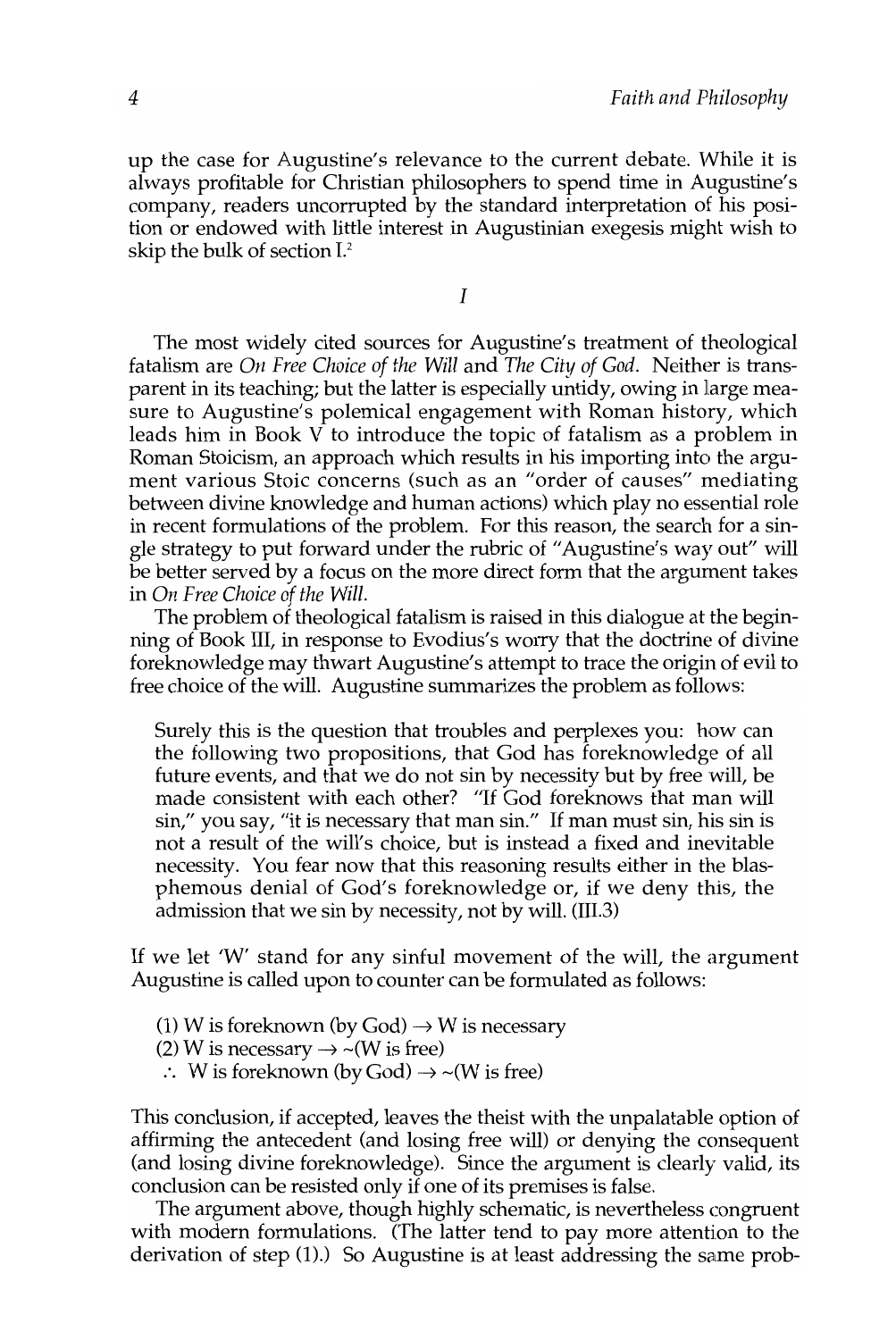lem as modern commentators. It is his solution to the problem that has been thought to be of questionable relevance to the contemporary debate. In coming to a just appreciation of Augustine's position, however, there are at least two red herrings that must be avoided.

The first of these is a mistaken assimilation of the problem of theological fatalism, addressed in chs. 2-4, to a related problem taken up in ch. 1. In that chapter Evodius is concerned with the threat to free will posed by what might be called "natural necessity": "if free will has been given in such a way that this movement [of the will] is natural to it, then it is turned to lesser goods by necessity. There is no blame to be found where nature and necessity rule." Augustine concurs: "If this movement exists naturally and necessarily, it cannot be blameworthy at all." It can thus appear that Augustine is endorsing the following conditional:

 $(2')$  W is necessary  $\rightarrow \sim$  (W is blameworthy).

But since he also avers that "this movement by which the will is turned from immutable to transitory goods ... is voluntary and therefore blameworthy," the following conditional also comes into play:

 $(2^*)$  W is free  $\rightarrow$  W is blameworthy.

And  $(2')$  together with  $(2^*)$  entails  $(2)$ . This suggests that Augustine has already granted (2) when he comes to formulate the argument for theological fatalism in chs. 2 and 3, so that his response to this argument (whatever it turns out to be) must involve a denial of (1).

This suggestion, however, is in error. Augustine in fact never asserts in ch. 1 that necessity *simpliciter* is incompatible with moral blame or free agency; instead, he resolutely restricts his claims to the narrower notion of *natural* necessity (whatever that might be). But there is no reason to think that the freedom-annihilating necessity which governs the movement of a falling stone (Augustine's example of natural necessity from ch. 1) is relevantly similar to the kind of necessity with which divine foreknowledge threatens future actions. Nor does Augustine do anything to encourage a conflation between the two cases: the word *natura* and its cognates, which bulk so large in ch. 1, are nowhere to be found in chs. 2-4, where the problem posed by divine foreknowledge is being raised and addressed. The discussion of natural necessity in ch. 1 therefore leaves it an open question whether the (possibly quite different) kind of necessity supposedly implied by divine foreknowledge is also incompatible with free agency. This means that the truth-value of premise (2), contrary appearances notwithstanding, remains to be settled as Augustine undertakes the assessment of theological fatalism in chs. 2-4.

The other red herring consists of various indications in ch. 3 that this is where Augustine provides his principal response to the argument for theological fatalism. This herring is a bit slipperier than the first, but it is nevertheless worth pinning down. It certainly seems, on a first reading (and perhaps even a second and a third), that Augustine raises the problem of theological fatalism in ch. 2, then restates and solves it (to his satisfaction) in ch.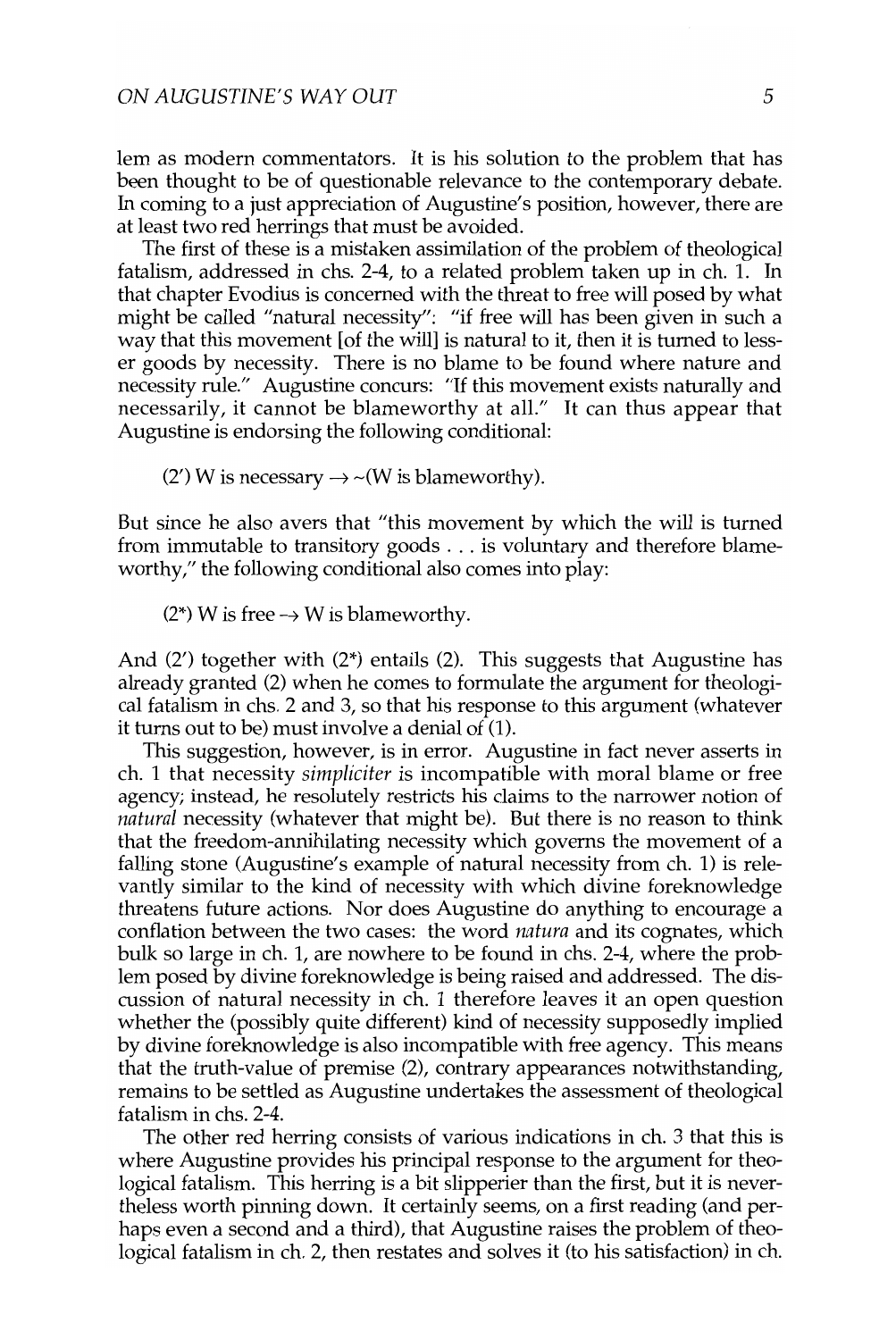3. There is enough evidence for this reading that most commentators have accepted some version of it.<sup>3</sup> The evidence that Augustine's solution is to be found in ch. 3 is threefold. First, Augustine brings various conditions for free will into play in ch. 3, and endeavors to show that these conditions are unaffected by divine foreknowledge—just the sort of move one would expect him to make when presenting a solution to the problem. Second, Augustine concludes his examination of these conditions with what sounds like a declaration of victory over theological fatalism: "So it follows that we do not deny that God has foreknowledge of all things to be, and yet that we will what we will." Finally, the chapter ends with Evodius's apparent capitulation: "I no longer deny that whatever God foreknows must come to be, and that he foreknows our sins in such a way that our will still remains free in us and lies in our power."

A strong indication that something must be wrong with this interpretation, despite the evidence in its favor, comes at the beginning of the next chapter, where we find Evodius's doubts still unresolved:

Of course I do not dare deny any of these points. Yet I still cannot see how God's foreknowledge of our sins can be reconciled with our free choice in sinning. God must, we admit, be just and have foreknowledge. But I would like to know by what justice God punishes sins which must be; or how it is that they do not have to be, when He foreknows that they will be; or why anything which is necessarily done in His creation is not to be attributed to the Creator. (III.4)

Either Evodius has already forgotten what was just accomplished in ch. 3, or the accomplishments of that chapter (despite initial appearances) leave the problem of theological fatalism still in place. There can be little doubt that the latter possibility is the correct one, given the reply Augustine makes to Evodius's renewed query in ch. 4 (to which we will soon turn). Rereading Evodius's apparent capitulation at the end of ch. 3 in light of the continuing discussion in ch. 4 makes it clear that Evodius is not thereby declaring the problem solved, but simply admitting its "aporetic" nature: the two poles of the dilemma (divine foreknowledge and free will) *are* compatible with each other after all, but *how* they can be compatible is another matter altogether. This latter is the problem remaining for ch. 4, as Evodius explicitly announces at its outset.

It's a good thing that Augustine cannot have regarded the discussion in ch. 3 as complete, since it is clearly inadequate as it stands. The three conditions for free will that he deploys in this chapter are: (i) that W be possessed by the subject in the right way ("God's foreknowledge ... does not take from you the will to be happy when you begin to be happy"); (ii) that W be approved by the subject ("When we will, if the will itself is lacking in us, we surely do not will"); and (iii) that W lie within the subject's power ("Nor can it be a will if it is not in our power"). While these three conditions are plausibly thought to be *necessary* for free will, they are clearly not *sufficient* in any robustly incompatibilist sense. This can be brought out by noting how all three tests could be satisfied even when W is causally determined by events or states obtaining prior to the subject's birth. Nothing about causal deter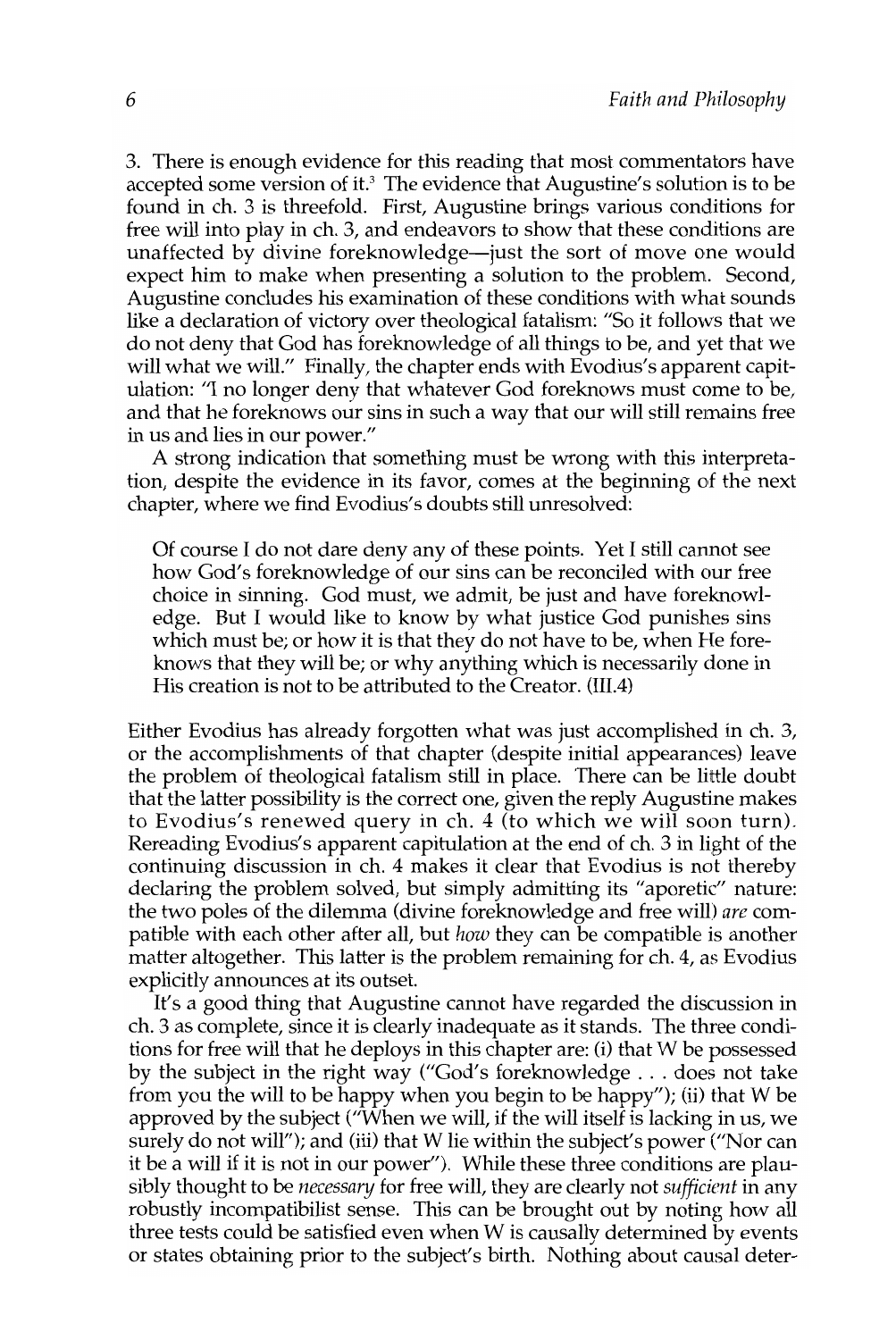minism is incompatible with the first two tests: there are no grounds for denying that W belongs to the subject, so long as the causal chain eventuating in W passes through the subject for a sufficient length of time and in a sufficiently intimate manner; nor are there any grounds for doubting that the subject genuinely approves of W (and approves his approval, etc.), since any level of approval may itself be causally determined. The same is true of the third test, since Augustine offers a "conditional" analysis of power very much like that of 20th-century philosophers whose goal is to render human freedom compatible with causal determinism: "we cannot deny that we have the power, unless we cannot obtain what we will through an act of will or unless the will is absent." But of course the incompatibilist will maintain that there is yet another ground for ascribing powerlessness to someone, beyond the inability to obtain what one wills, namely, the inability to control one's will, i.e., to will otherwise than one actually wills. Even taken jointly, then, the three conditions from ch. 3 are insufficient to show that W can remain free in the incompatibilist sense which is at issue in the argument for theological fatalism.

Of course, the fact that a 20th-century incompatibilist would be disappointed by the analysis of free will in ch. 3 does not by itself show that Augustine would find it similarly inadequate. This is, after all, a man who could say at the end of his life, "I tried hard to maintain the free decision of the human will, but the grace of God was victorious."<sup>4</sup> Even in *On Free Choice of the Will,* written while he was still struggling to maintain freedom of the will, it is no easy matter to locate Augustine with any precision along the compatibilist-incompatibilist continuum." But all this is beside the point: the evidence for Augustine's attitude toward the three conditions of ch. 3 is to be found, not in speculation on how he *would* have responded to those conditions had he been an incompatibilist, but in the place those conditions actually occupy in the text. It is the text which reveals how unlikely it is that Augustine could have regarded the three conditions of ch. 3 as jointly sufficient for free will, and in revealing this, incidentally preserves the incompatibilist credentials of Augustine's solution, whether or not he was himself an incompatibilist. The suspicion that this second herring (like the first) is indeed red finds confirmation once we tum to the solution Augustine actually puts forward.

II

We have seen that Augustine's analysis in ch. 3 is incomplete and that he recognizes it as such. How then does it fit into his larger solution to the problem of theological fatalism?

An important clue to Augustine's understanding of the three conditions from ch. 3 is the fact that the discussion of natural necessity in ch. 1 makes use of the same three conditions: (i) the "possession" condition ("it belongs to the spirit alone"); (ii) the "approval" condition ("we accuse a spirit of sin when we prove that it has preferred to enjoy lower goods"); and (iii) the "power" condition ("the stone does not have it in its power to check its downward motion"). But another condition is also mooted in ch. I, alongside these three, when Augustine reminds Evodius of the conclusion,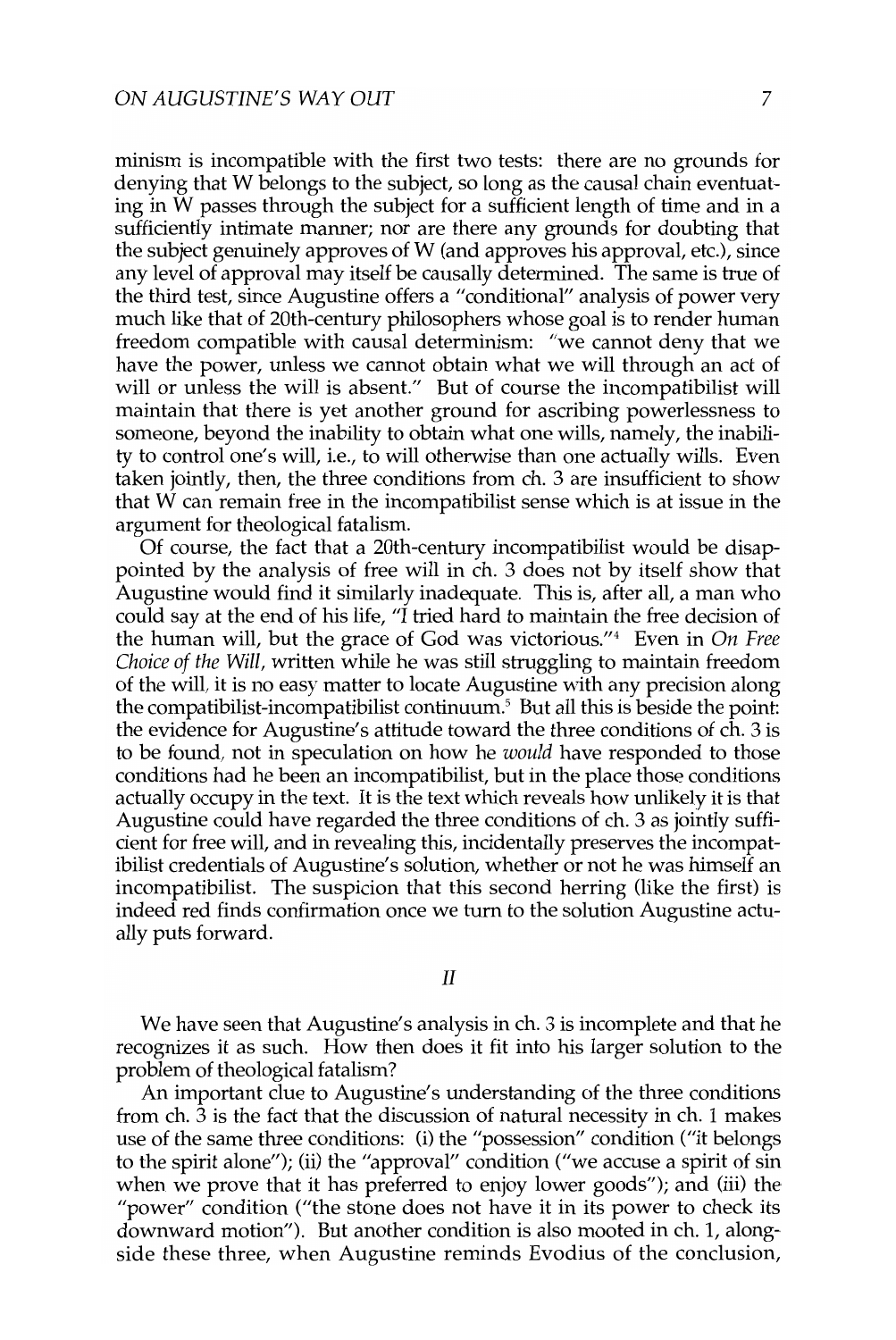reached in Bk. I, that "the mind ... cannot be forced *(cogi)* to serve lust by something superior, or by an equal, ... [or] by something inferior." This "compulsion" condition is not brought into play at all in the analysis of ch. 3; indeed, the word *cogo* and its cognates are completely absent from chs. 2- 3. This is itself good reason to think that the resources Augustine was at pains to develop in ch. 1 are not yet fully deployed by the end of ch. 3; the problem's persistence into ch. 4 should not then be surprising.

*Cogo* does, however, reappear with a vengeance in ch. 4, which begins with Augustine asking, "Will you deny that we sin by will and not under compulsion *(cogente)* from anyone, either higher, lower, or equal?" The key passage in ch. 4 is saturated with compulsion-talk:

unless I am mistaken, your foreknowledge that a man will sin does not of itself necessitate *(cogeres)* the sin. Your foreknowledge did not force *(cogeret)* him to sin even though he was, without doubt, going to sin; otherwise you would not foreknow that which was to be. Thus these two things are not contradictories. As you, by your foreknowledge, know what someone else is going to do of his own will, so God forces *(cogens)* no one to sin; yet He foreknows those who will sin by their own will.

Why cannot He justly punish what He does not force *(cogit)* to be done, even though He foreknows it? Your recollection of events in the past does not compel *(cogis)* them to occur. In the same way God's foreknowledge of future events does not compel *(cogit)* them to take place. As you remember certain things that you have done and yet have not done all the things that you remember, so God foreknows all the things of which He Himself is the Cause, and yet He is not the Cause of all that He foreknows.

Augustine admits elsewhere in ch. 4 that foreknowledge entails necessity in the sense that what is foreknown *must* happen and is *certain* to happen; but in the quoted passage he denies that it entails necessity by *compelling* or *causing* what is foreknown, and claims that this is enough to defuse the conflict between divine foreknowledge and voluntary agency. Lack of causal compulsion provides the final necessary condition for free will, one which in conjunction with the other three conditions is finally sufficient as well.

What becomes clear in ch. 4, once the red herrings discussed in the preceding section of this paper have been identified and the proper significance of this chapter has been appreciated, is that Augustine's real objection to the argument for theological fatalism is directed against premise (2). He is perfectly willing, on the other hand, to grant the fatalistic case for premise 0). To understand what is distinctive about Augustine's position, it is necessary to elaborate on this adjudication of the argument's two premises.

In one sense, at least, practically everyone would acknowledge that (1) can be true while (2) is false. For suppose, in saying that W is necessary when foreknown (by God), (1) is asserting only that W *follows necessarily*  from its being foreknown (by God); that is,

(1') Necessarily [W is foreknown (by God)  $\rightarrow$  W].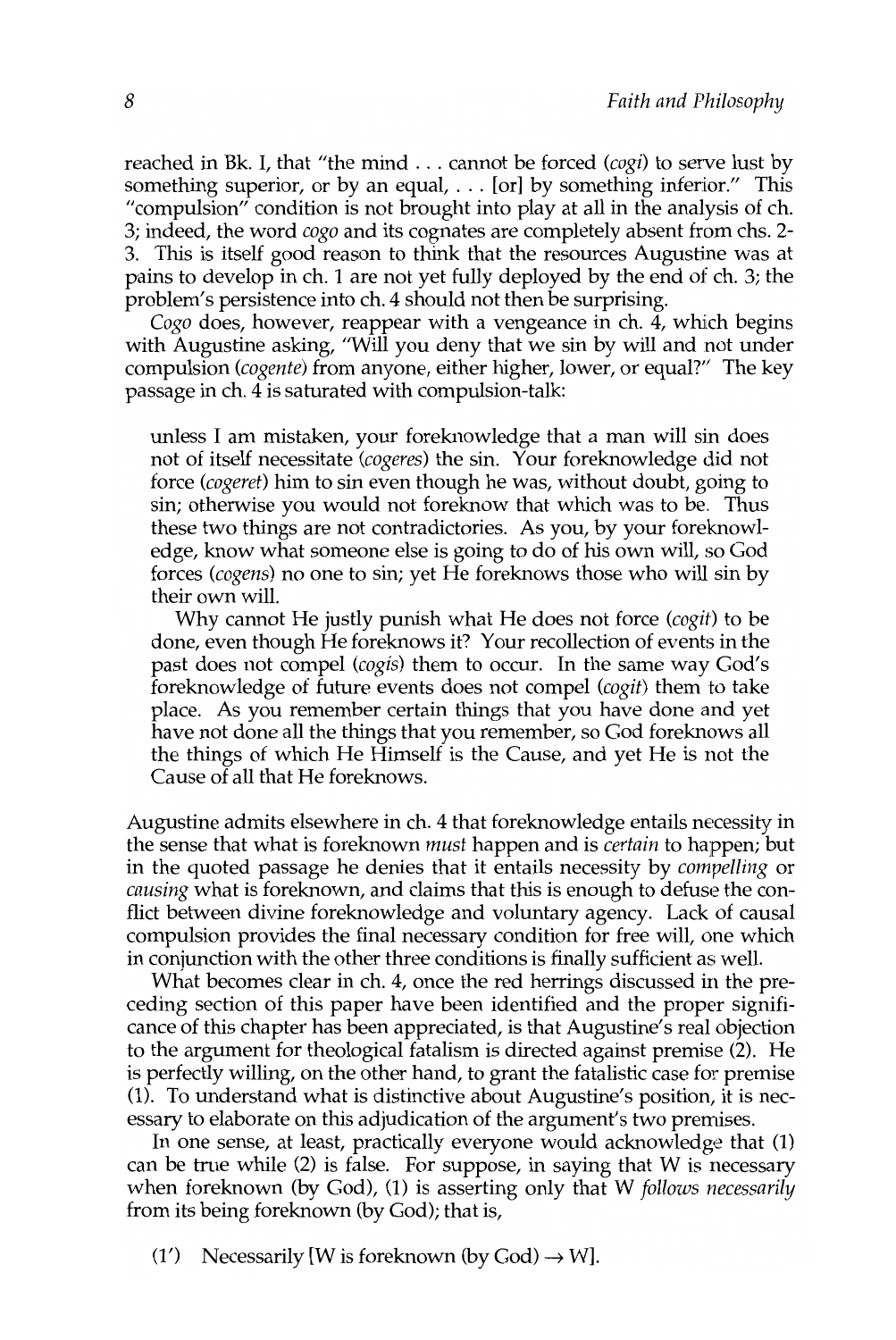Then  $(1)$  is clearly true, because  $(1')$  is true; but  $(2)$  would then be just as clearly false. If W were necessary only in the sense that it follows necessarily from something or other (e.g., from divine knowledge of W, or-why not eliminate the middleman?—from W itself), this would go no distance at all toward showing that W is unfree.

For (2) to stand a chance of being true, it is W itself that must be necessary, and this requires that the first premise be parsable in the form

 $(1^*)$  W is foreknown (by God)  $\rightarrow$  necessarily (W).

Call this "absolute necessity," as opposed to the "hypothetical necessity" displayed by  $(1')$ . But is  $(1^*)$  remotely plausible as a non-question-begging premise in an argument designed to *demonstrate* (and not just assert) theological fatalism? Sure it is, and anyone at all familiar with debates over fatalism (particularly as they have developed during the last thirty years) knows how the moves go at this point. Since God has *always* foreknown W, He foreknew W prior to any time (before the occurrence of W) that one cares to specify. Let 't' designate such a time. Relative to t, God already possesses foreknowledge of W. But what is already the case cannot be made *not* to be the case. The fact that God foreknew W is therefore *necessary*  in the sense that it is no longer possible (relative to t) for God not to have foreknown W. This is a very strong form of necessity, much stronger than natural necessity. (Presumably God can countermand natural necessity, but not even God, Augustine notes in *Against Faustus* 25.5, can undo the past.) Since such necessity is relative to time (what is unavoidably necessary when past might not have been unavoidably necessary when future), let us call it "temporal necessity." Because W was foreknown (by God) prior to t, its being foreknown (by God) is temporally necessary at t. But God's cognizing W entails W (since He can't be mistaken in anything He believes). It therefore follows that W is also temporally necessary at t (on the grounds that, if something is unavoidably necessary, whatever it entails is also unavoidably necessary.) Thus there is a defensible  $(1^*)$ -like reading of premise (1). And this reading, unlike the hypothetically necessary  $(1')$ , is at least relevant to the claim being made in premise (2). Since t can be set as early as one pleases, let it be a time prior to the birth of our erring agent. Then W is necessary in virtue of the fact that, before the agent even comes into existence, it is already too late for W to be avoided. This is just the sense of necessity in which it might plausibly be thought that (2) is true.

This is theological fatalism in its most credible form. Is this the form in which Augustine is engaging it? That's hard to say. Augustine nowhere distinguishes between hypothetical and absolute necessity, as Boethius would later do." This ambiguity in Augustine's analysis cuts two ways: on the one hand, it's doubtful that his endorsement of (1) reflects a full appreciation of the case that can be made on behalf of absolute necessity (as formulated in the preceding paragraph); on the other hand, there is little reason to suppose that his acceptance of (1) is based on nothing more than hypothetical necessity, and that he simply overlooks the fallacy of equivocation that arises when  $(1')$  is combined with  $(2)$ .<sup>7</sup> In the absence of a clear Augustinian account of the necessity at work in the fatalist's argument, the best one can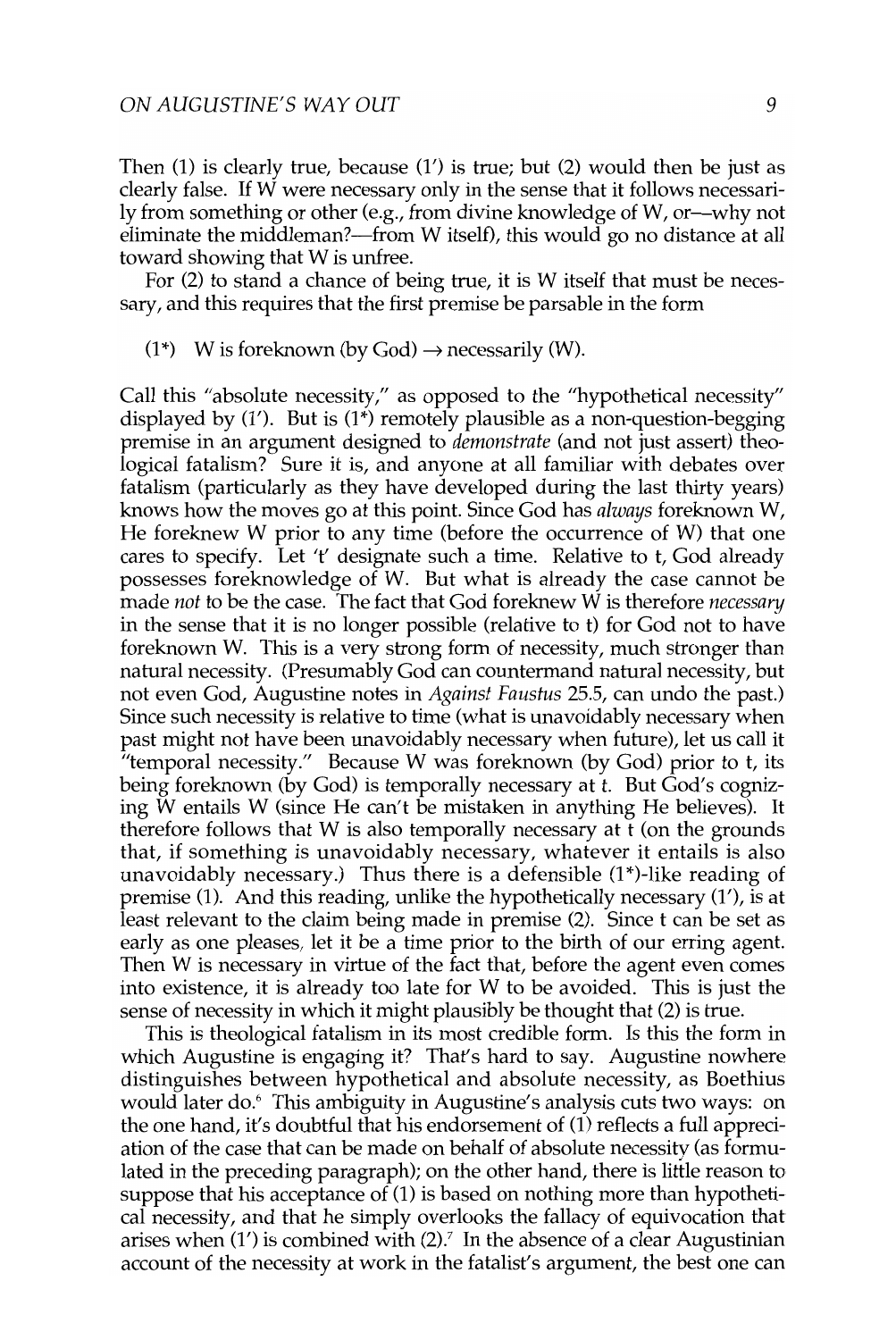do when looking to Augustine for insight into the current debate is to examine his denial of (2) and see whether it addresses the argument in its strongest  $(1^*)$ -like form.

Given his suspect credentials on the free will issue, it is noteworthy that Augustine does *not* deny premise (2) because he's a soft determinist who believes free agency to be compatible with causal determinism. *On Free Choice of the Will admittedly presents a compromised picture of creaturely* freedom, and the "ignorance and difficulty" which Augustine ascribes to the post-Iapsarian human condition undoubtedly leaves us vulnerable to causal forces; but none of the threats to human agency canvassed in this work derives from God's foreknowledge of our deeds. Far from presupposing soft determinism, Augustine insists that the reason divine foreknowledge does not jeopardize free agency is precisely that it does *not*  cause our actions. Augustine can happily grant the fatalist everything he wants in premise (1) because temporal necessity (as implied by divine foreknowledge) does not entail causal necessity, and only the latter conflicts with free will. Temporal necessity is determined by the temporal order; but what is relevant to free agency, Augustine maintains, is the *causal/explanatory* order. The two orders normally coincide: what is prior in the one order is prior in the other. In cases of divine foreknowledge, however, the two orders diverge, and what is temporally closed (because infallibly foreknown) may remain causally/explanatorily open; as Augustine notes in *The City of God,* "a man does not therefore sin *because* God foreknew that he would sin" (V.lO). This is enough for Augustine to regard W as free despite the fact that God's foreknowledge of W renders it unavoidably necessary.<sup>8</sup>

I will say more about this view of free will at the end of section Ill. What I want to pursue in the remainder of this section is the conception of foreknowledge which makes such freedom possible. Augustine's account in chapter 4 begins with a comparison between divine and *human* foreknowledge. In cases where one human being knows what another is going to do, the foreknowledge of the first person does not stand in a cause-effect relationship with the future action of the second person. If the second person's action is in fact causally compelled, it isn't the foreknowledge of the first person that accounts for the compulsion; nor is there any special reason to think that divine foreknowledge *per* se has a coercive force lacked by human foreknowledge. Unfortunately, foreknowledge might still entail compulsion, despite its causal inefficacy, if the causal unavoidability of future events is a *condition* for their being known with certainty. Augustine indeed holds that this is the only condition under which *human beings* can know the future: "when we speak of seeing the future, obviously what is seen is not the things which are not yet because they are still to come, but their causes and signs do exist here and now.'''' But *God* is not similarly limited to knowing the future only insofar as it is determined by present causes. It is for this reason that the comparison with human foreknowledge cannot take Augustine as far as he needs to go, and we find him switching in mid-argument to human *memory* as his model for divine foreknowledge.

Memory is more favorable to Augustine's purposes than is ordinary human foreknowledge. Not only is memory (like foreknowledge) not the cause of its object, but it is also *(unlike* human foreknowledge) indepen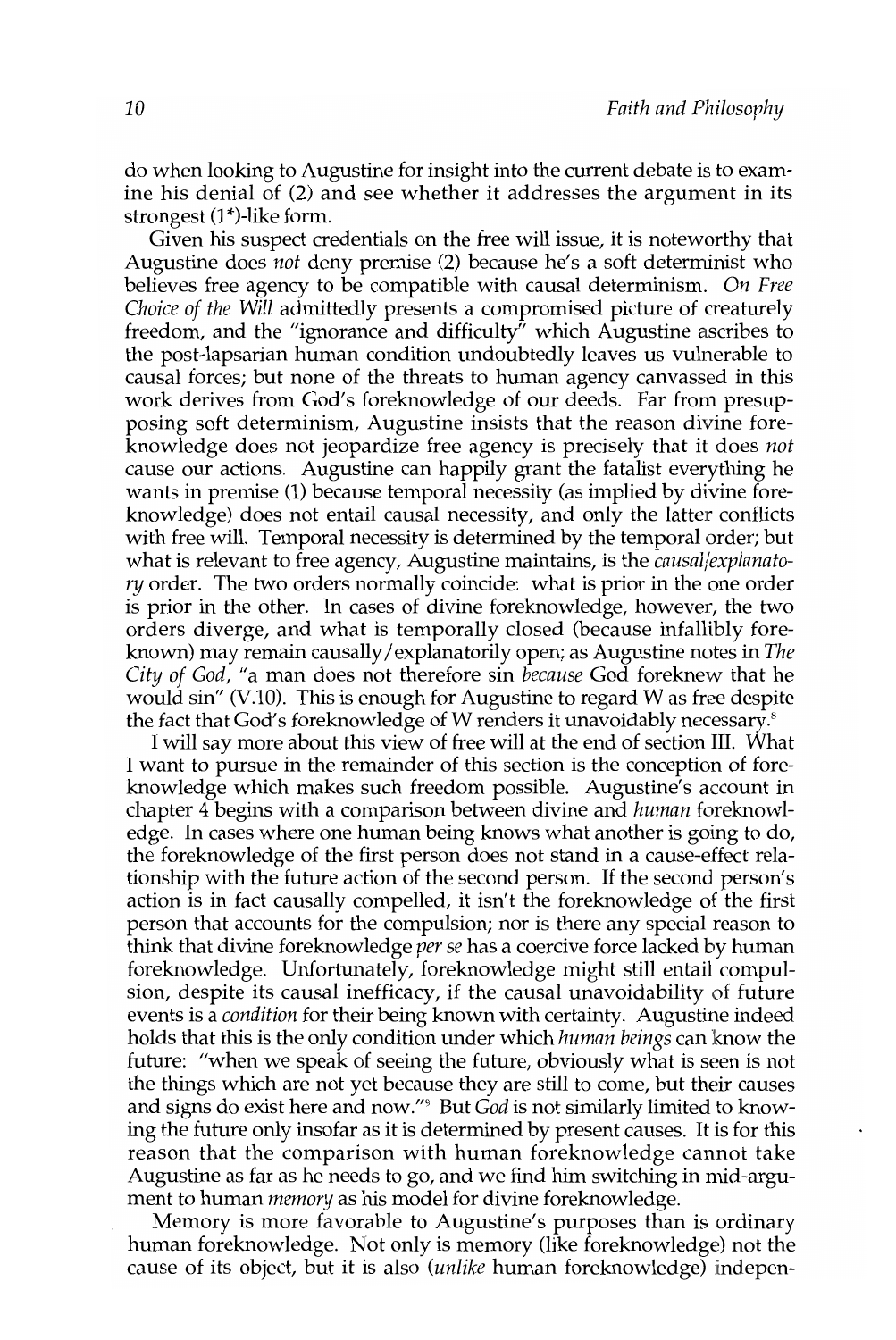dent of present causes determining its object. Indeed, the relationship between memory and remembered event goes in the other direction: it is the past event that causes, explains, or accounts for the remembrance of that event. Likewise, Augustine wants to understand God's foreknowledge in such a way that it is the foreknown event that causes, explains, or accounts for His knowledge, not the other way around. In this respect, at least, divine foreknowledge is more like human memory than it is like human foreknowledge.<sup>10</sup>

One puzzle regarding Augustine's use of the "reverse memory" model in *On Free Choice of the Will* is why he fails to invoke the doctrine of "timeless eternity" which he endorses elsewhere" and which Boethius later draws on in developing his own solution to the problem of theological fatalism in Book V of *The Consolation of Philosophy.* The "reverse memory" model is thoroughly temporal. God's anticipation of future events, like our remembrance of past events, involves two temporal relata, so that even though the explanatory arrow moves *with* the temporal arrow in cases of human memory and *against* it in cases of divine foreknowledge, God's knowledge (so understood) is nevertheless situated in the temporal order. Augustine's failure to correct the temporalist presuppositions underlying the argument for theological fatalism, along with his adoption of a model which reinforces those presuppositions, does admittedly look initially puzzling.

It is nevertheless arguable that the account in *On Free Choice of the* Will fits quite well with the "timeless eternity" theory, and may even be essential to it. Though the ascription to God of an eternal existence outside time blocks any straightforward appeal to temporal necessity, this is insufficient by itself to dispel the fatalistic threat posed by divine omniscience. If God's knowing 100 years ago what I will do tomorrow is enough to make tomorrow's actions unavoidable, it's far from obvious that those actions are less inevitable just because God knows them "from eternity."

The most common brief on behalf of the "Boethian" solution goes something like this. God's atemporal perspective on events is like (timelessly) observing things *while* they are happening; but simultaneous observation of someone else's actions does not render them unavoidably necessary (the fact that I happen to be watching while you roll down a hill has no implications for the contingency or evitability of your behavior); by analogy, then, God's timeless observation of events should have no effect on *their* contingency.12

One problem with the analogy is that, strictly speaking, the observation (e.g., of your hillside antics) occurs *later* than the observed event (information from the event can't reach the observer faster than the speed of light), so that there is no ground for any inference regarding the benignancy of truly simultaneous observation. But suppose we ignore this nicety and prescind from the scientific details ("it's only a thought-experiment, after all"), imagining that observation and observed event are strictly simultaneous; and let us grant that the observation, in this counterfactual scenario, would have no more effect on the agency of the observed than would observations which obeyed the laws of physics. How would this suggest, even by analogy, that the assumption of a Boethian relationship between God and history is a condition (either necessary or sufficient) for the defeat of fatalism? Consider another analogy, that of a driver's hands on the steering wheel of a car.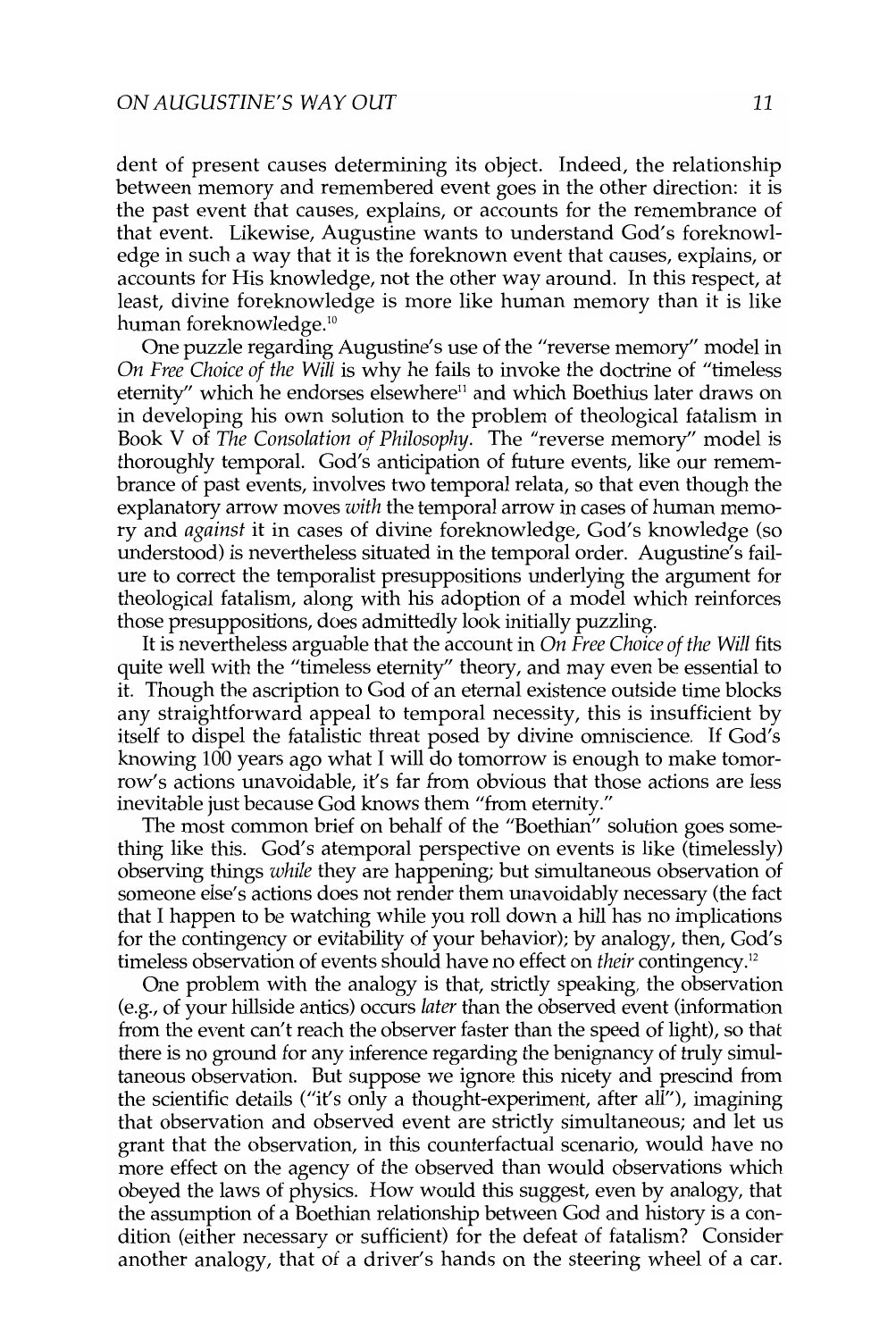Hands and wheel move together, though strictly speaking the hands move first and their motion is then communicated to the wheel (as the flesh stretches and tautens in the direction of the hands' motion). Disregard this slight temporal lapse, as we did in the first case, and imagine that the two motions are strictly simultaneous. The assumption of simultaneity does nothing to save the wheel from control by the driver or salvage for it any vestige of "freedom." What make the difference between the observation and steering cases, when both are assumed to operate under conditions of fictional simultaneity, are the different relations of causal/explanatory dependence which tie observer to observed in the first case and manipulator to manipulated in the second. The temporal status of the relata in the two cases is irrelevant.

The same is true in the divine case. Augustine's fundamental insight in chapter 4 is that free choice must be uncompelled, and that it is the explanatory / causal order which is therefore relevant in determining whether foreknowledge implies fatalism. This insight, inasmuch as it makes the temporal order (and temporal necessity with it) irrelevant, applies equally well to *atemporal* knowledge of the future. Augustine can't be bothered with correcting the temporalist bias which underlies the fatalist's argument for the simple reason that his solution to the problem is indifferent to the question whether God's knowledge of W can be located in time.<sup>13</sup> It is "reverse memory" rather than "simultaneous observation" which best models the relevant relations. More exactly, while "observation" models the relevant relations just fine, "simultaneity" has nothing to do with it. Since "simultaneity" appears to be the whole point of appealing to divine eternity in response to the problem of theological fatalism, Augustine would regard the appeal as irrelevant.'• Because Augustine sees the threat to free will as arising from (narrowly) causal necessity rather than (broadly) temporal necessity, the Boethian move, which arguably succeeds against temporal necessity, cannot defuse the threat. This makes any Augustinian anticipation of Boethius's solution otiose, despite Augustine's adherence to a "Boethian" conception of God on other (largely Neoplatonic) grounds.'s

Augustine's way out, then, comes to this. Divine foreknowledge does indeed imply a kind of necessity; it even implies a kind of *absolute* necessity, namely, "temporal necessity." W is temporally necessary inasmuch as the future (given what God has already believed about it) is unavoidable. So premise (1) is true, and it is true in just as strong a form as the fatalist claims. But premise (2) is not true. Not every form of unavoidability is incompatible with free will. This premise would be true only if W's necessity derived from its being causally determined, or if W were in some other way explanatorily dependent on those factors that make it unavoidable. But divine foreknowledge makes the future unavoidable without causing or explaining it; whether or not God exists in time, the causal/explanatory arrow runs in the wrong direction for omniscience to undermine agency.<sup>16</sup>

#### III

Is Augustine's real solution from ch. 4 any better than the supposed solution commentators have claimed to discover in ch. 3? In assessing the merits of Augustine's position, it is helpful to compare it with its leading challenger,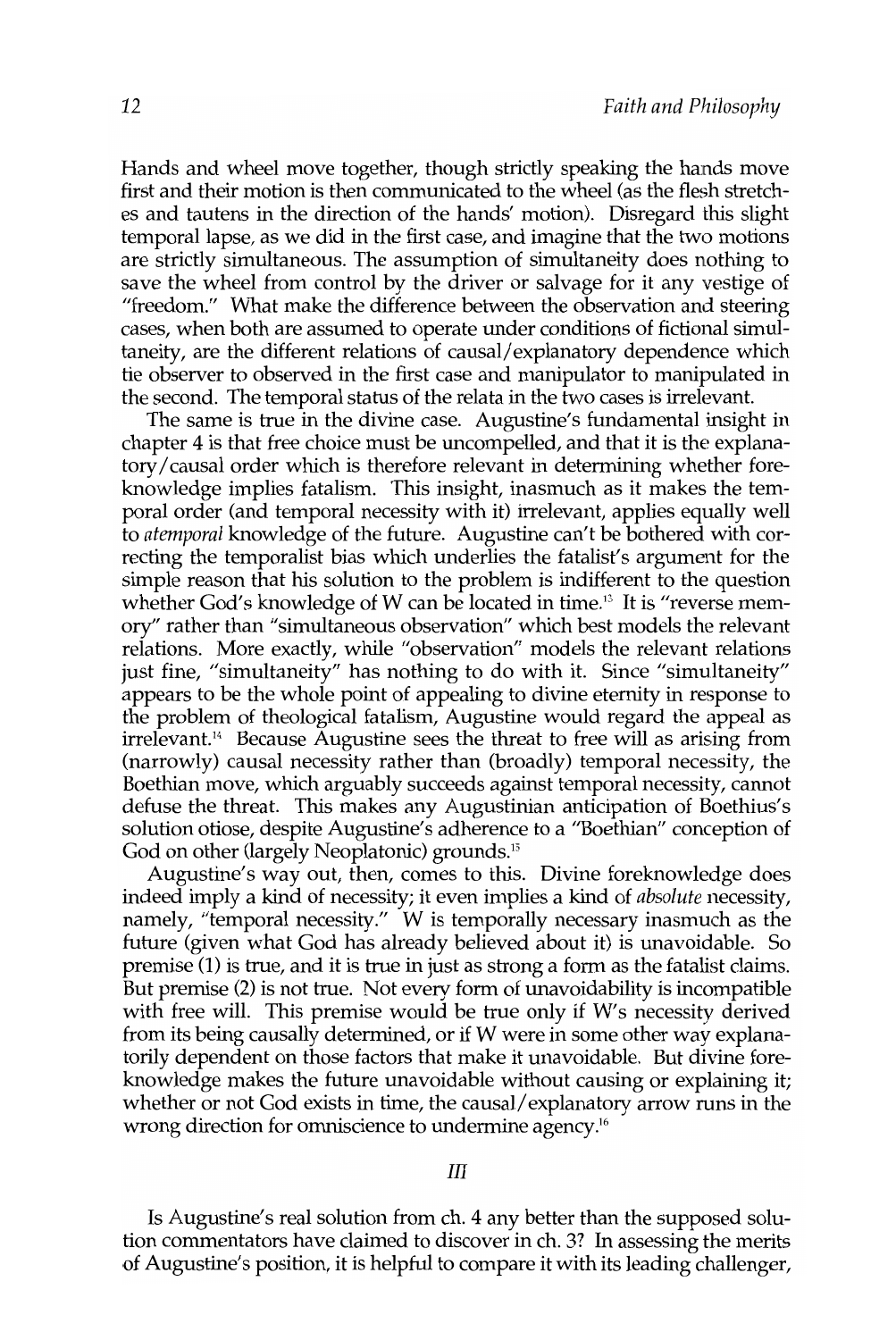the solution first proposed by William Ockham. There are many points of agreement between the two. Consider the following assumptions which bear on the fatalist's argument: (a) that divine omniscience encompasses the future as well as the past and present; (b) that God may be said to know future contingents *before* they take place; (c) that God knows something at a time only if He believes it at that time; (d) that God's beliefs are not just inerrant but infallible; (e) that what is genuinely past is temporally necessary (i.e., no longer avoidable); and (f) that temporal necessity is dosed under entailment (i.e., that if  $P$  is temporally necessary and  $P$  entails  $Q$ , then  $Q$  is temporally necessary as well). On each of these points Augustine and Ockham either accept the assumption (if only for the sake of argument) or fail to challenge it (perhaps by overlooking it altogether).

The difference between Augustine and Ockham concerns two further premises. Ockham's approach is to deny (g) that God's past beliefs about future contingents are genuinely past. Ockham noted that, in the case of "propositions [which] are about the present as regards both their wording and their subject matter ... it is universally true that every true proposition about the present has [corresponding to it] a necessary one about the past."17 In the year 428 AD., for example, the true proposition

0) Augustine writes *De haeresibus ad Quodvultdeum* in 428 AD.

is about the present in subject matter as well as wording; consequently the corresponding proposition about the past,

(2) Augustine wrote *De haeresibus ad Quodvultdeum* in 428 AD.,

is necessary at all later times, in the sense that its truth is then a *fait accompli*  which cannot be altered. Past-tense versions of propositions like (1), in virtue of their temporal necessity, have come to be called "hard" facts about the past. But Ockham denied that what is true for (1) and propositions like it is true for all propositions: "that proposition that is about the present in such a way that it is nevertheless equivalent to one about the future does not have [corresponding to it] a necessary proposition about the past." Taking 428 AD. once again as the present, consider

(3) Augustine writes *De haeresibus ad Quodvultdeum* in 428 AD., nine hundred years before Ockham will flee Avignon.

This is equivalent to the future-tense proposition

(4) Ockham will flee Avignon nine hundred years after Augustine writes *De haeresibus ad Quodvultdeum* in 428 AD.

Because (3) is not simply about the present but is equally about the future, the past-tense proposition corresponding to it, namely,

(5) Augustine wrote *De hacresibus ad Quodvultdellm* in 428 AD., nine hundred years before Ockham would flee Avignon,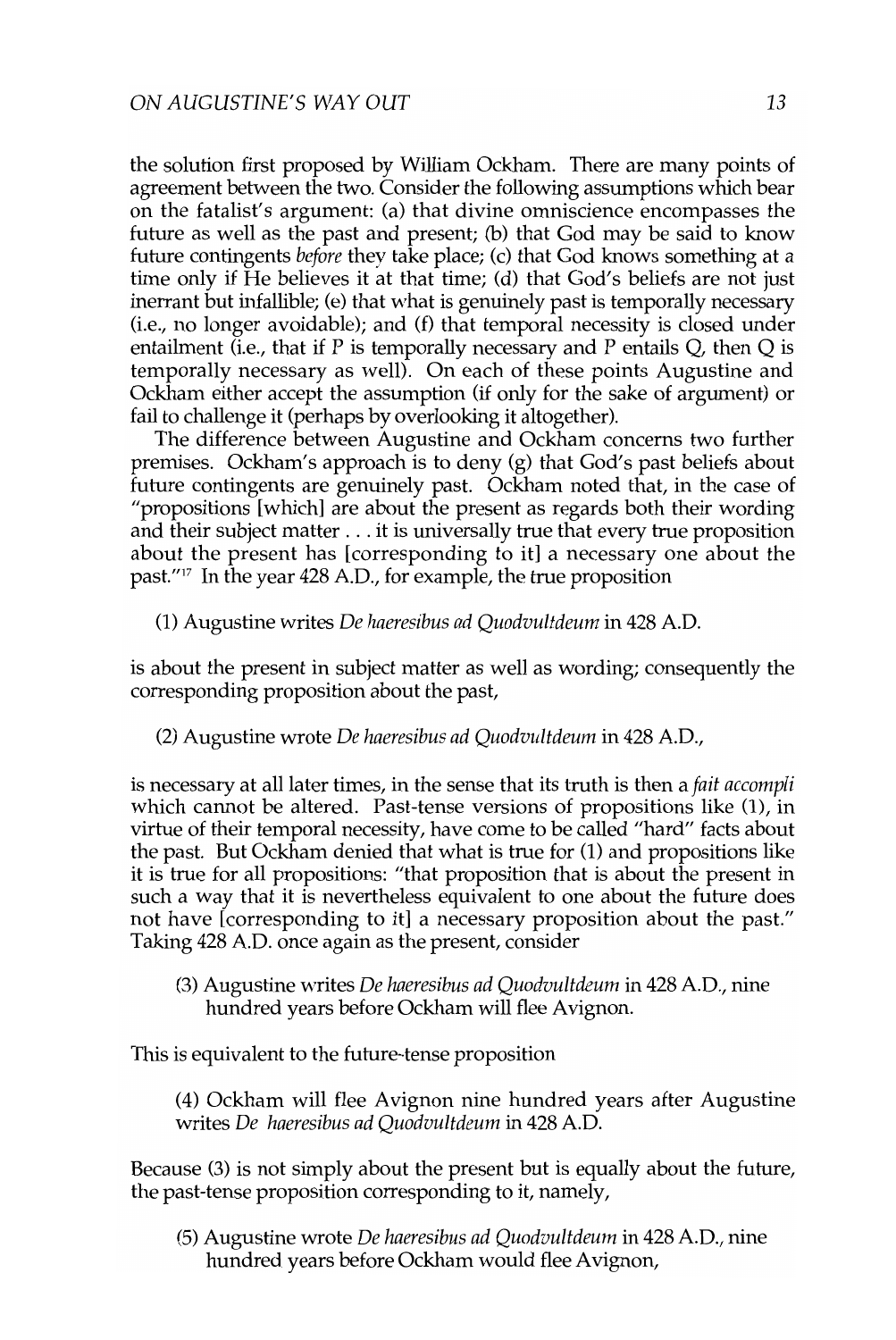need not set forth a fact that is necessary or unavoidable simply in virtue of its being past. Relative to the year 1000 AD., for example, (5) is only a "soft" fact about the past: its truth is not yet a *fait accompli.* It is only when there is no longer an equivalent proposition about the future, i.e., after 1328, that (5) becomes a "hard" fact about the past.

Given the notion of a soft fact about the past, Ockham further claimed that "[a]ll propositions having to do with predestination and reprobation are of this sort  $\ldots$ , since they all are equivalently about the future even when they are verbally about the present or about the past." $\frac{1}{18}$  In the contemporary discussion this position has been extended to God's past beliefs about future events. Just as  $(5)$  is a soft fact relative to 1000 A.D., so

(6) God believed in 428 A.D. that Ockham would flee Avignon in 1328 A.D.

is also a soft fact relative to 1000 AD., since both refer to and depend upon events subsequent to the year 1000. Only when Ockham actually flees does it become a hard fact that God believed that he would do so. In general, until X actually  $A$ 's at t, God's prior belief that X will  $A$  at t is not available as a hard fact about the past which can then mandate that the future unfold in line with it. Thus divine foreknowledge provides no basis for inferring that future events are temporally necessary, and acts of will like W emerge with their freedom intact.

This is a sufficient characterization of Ockham's solution for present purposes. An important question is whether Ockham's denial of (g) is supposed to be *demonstrable,* or whether it is simply proposed as a plausible "for-allwe-know" defense against the argument for theological fatalism. The former is not, I think, very promising. For it even to get off the ground, there would have to be some agreed-upon account of what it is for a fact to be soft rather than hard. Attempts to provide such an account have yielded increasingly baroque results whose complexities bear little evident relation to the simple idea they are meant to capture.<sup>19</sup> Most accounts friendly to Ockhamism are elaborations on an "entailment criterion" according to which the past-tense statement, *God believed in* 428 *that Ockham would flee in* 1328, comes out as soft (relative, say, to 1000 AD.) in virtue of the fact that it entails the future-tense statement, *Ockham will flee in* 1328. But this is not a neutral account of soft facthood, in that it takes the very entailment by which temporal necessity is transferred from God's past belief to the future event and cites it as grounds for denying that God's belief is temporally necessary in the first place. For the anti-Ockhamist, the fact that God's antecedent beliefs metaphysically entail subsequent events shows, not that the antecedent beliefs are soft facts about the past, but that metaphysical entailment can link hard features of the past with distinct facts about the future.<sup>20</sup>

If the basic problem with Ockhamistic proofs is that their accounts of the hard/soft distinction beg the question, it is worth considering an argument presented by Alvin Plantinga and recently revived by Ted A Warfield which is formulable without any reference to this problematic distinction.<sup>21</sup> The argument assumes that *logical* fatalism rests on a fallacy, and then goes on to show that theological fatalism is in the same boat. "Logical fatalism"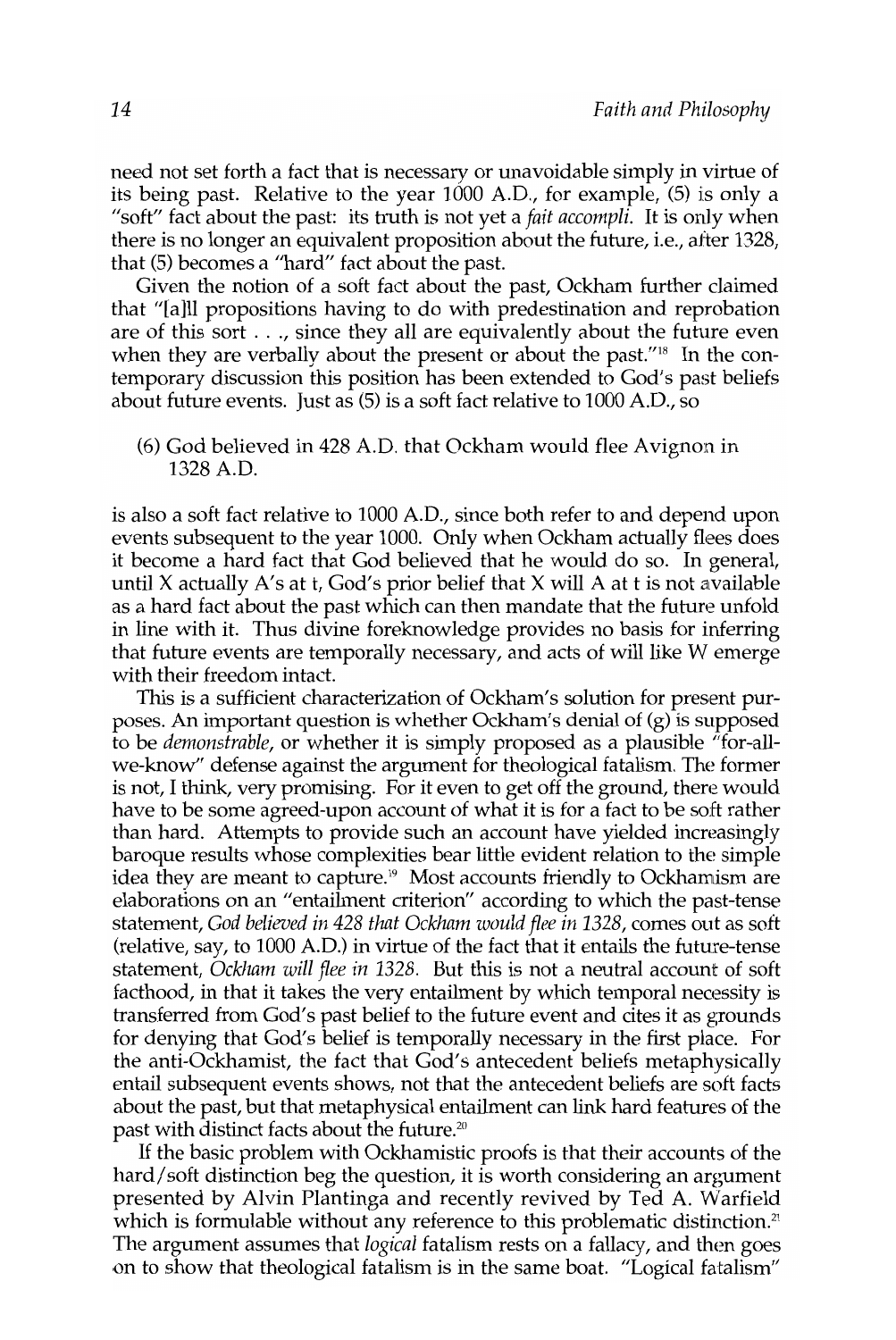is the position that fatalistic consequences can be derived directly from future-tense truths, whether or not there is a God who infallibly believes those truths. A logical fatalist would hold, for example, that the argument Augustine considers in *On Free Choice of the Will* would be sound even if premise (1) were replaced by

(1#) W will occur  $\rightarrow$  W is necessary.

Now Plantinga and Warfield are surely right about logical fatalism: there is absolutely no reason to think that  $(1#)$ , if true, involves anything stronger than hypothetical necessity, and this poses no threat at all to free will.<sup>22</sup> The Plantinga-Warfield argument then proceeds as follows. W is *foreknown (by God)* both entails and is entailed by W *will occur;* given that God is necessarily existent and essentially omniscient, the two are logically equivalent. But if W *will occur* is consistent with W's freedom (as it must be if logical fatalism is rejected), then W is *foreknown* (by *God)* must also be consistent with W's freedom. (Warfield cites the principle, "If  $p$  and  $q$  are logically consistent, then *p* is consistent with any proposition that is logically equivalent to *q."23)* So theological fatalism must suffer the same fate as logical fatalism, and Ockhamism is triumphant.<sup>24</sup>

The main problem with this approach is that there is no obvious notion of consistency under which the argument is as apodeictic as its supporters take it to be. Warfield, for example, understands the consistency of *p* and *q*  as simply the logical possibility that the conjunction of *p* and *q* is true.25 But even if this qualifies as *a* sense of "consistency", it is not the sense that is relevant to the argument. In rejecting the case for logical fatalism, we grant that there is nothing in the mere fact that W *will* occur which entails that W *must* occur; it is in this sense that the former is consistent with the negation of the latter. But in granting this we are not thereby committing ourselves to the proposition that there is a possible world in which W occurs without having to occur, for there may be *other* facts which rule out this possibility. So in asserting the consistency of  $p$  and  $q$ , we can't be asserting the logical possibility of  $(p \& q)$ , as Warfield supposes. Furthermore, something which is consistent with the fact of W's occurrence may be inconsistent with some other fact *even when the second fact* is *logically equivalent to the first.* This can be shown through the following story. A puckish paper appears in a philosophy journal purporting to demonstrate that, on the assumption that 3+4=7, it follows that existence is a good overall. The most brilliant minds of the profession dissect the argument and discover the inevitable flaw. A notorious atheologian named Waringa then takes advantage of the situation to formulate his own argument, the gist of which is this: "The idea that 3+4=7 entails the overall goodness of existence has been demolished, as everyone will agree. The fact that 3 added to 4 equals 7, just by itself, is quite *consistent* with existence not being a good overall. But 3+4=7 is logically equivalent to *God exists,* since both propositions are true in all possible worlds. Given that the overall badness of existence is consistent with the fact that 3+4=7, it must also be consistent with the existence of God, since these are logically equivalent. So God isn't the paragon of virtue theists take Him to be." I trust that no one is swept away by this argument, and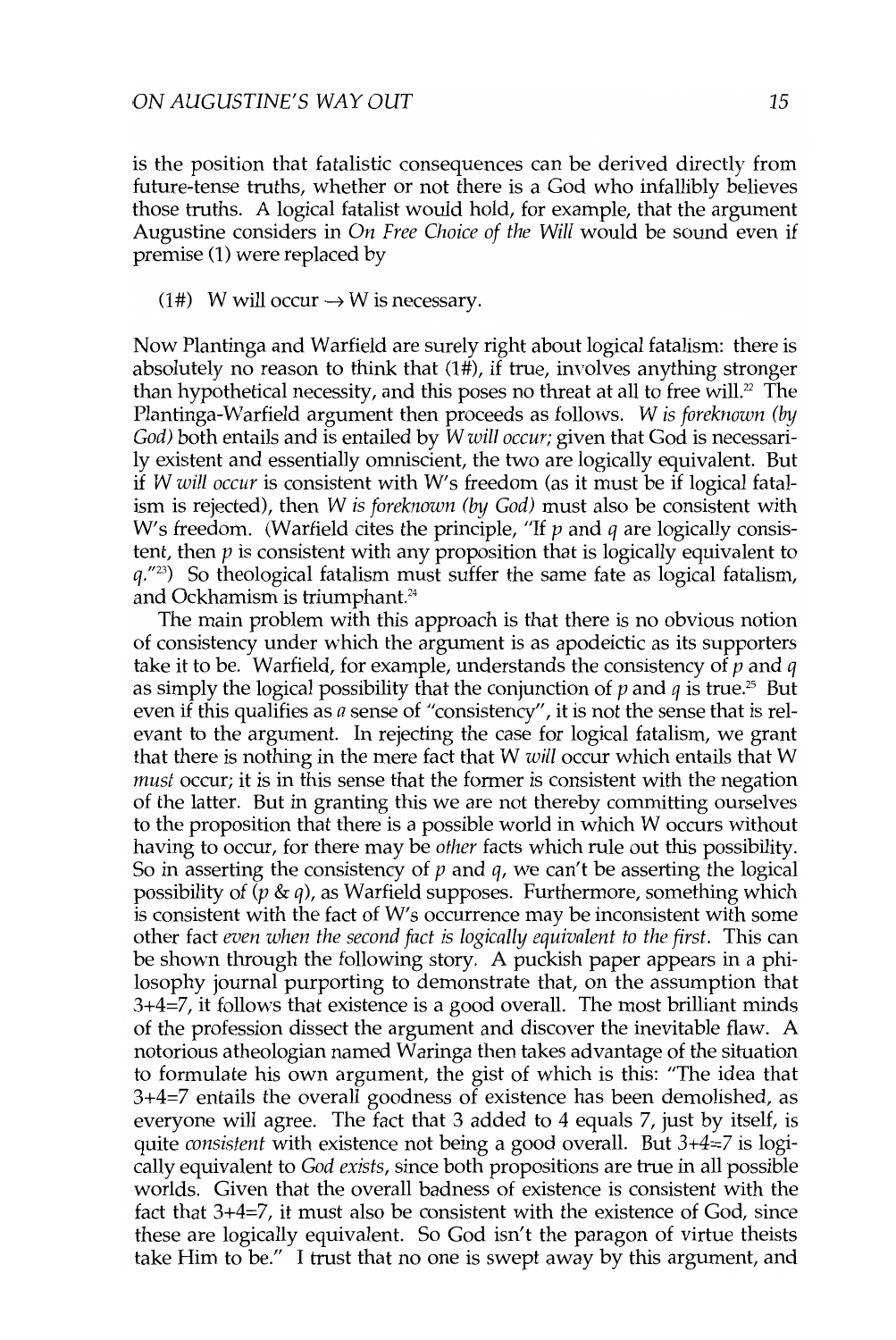that the moral of the story is clear. For the consistency of divine foreknowledge with human freedom to follow from the consistency of future-tense truth with human freedom, it is not enough that divine foreknowledge of W entails and is entailed by W; the conclusion requires that there be *nothing more* to God's foreknowledge of W than there is to W itself. But this can't be right. Theism surely adds *something* to the data-set for fatalism, even if what it adds (assuming theism to be true) goes hand-in-hand with the nontheistic data across all possible worlds. At the very least, if Wand God's knowing W were just the same fact, this would be an astonishing property of divine omniscience requiring considerable independent justificationhardly the sort of thing one could blithely presuppose in a proof of the Ockhamist position.<sup>26</sup>

In the absence of a convincing demonstration, we are left to judge Ockhamism on grounds of general plausibility. Unfortunately, Ockham's solution is highly counterintuitive. I have nothing new to add here to the many critiques of Ockhamism that have already been offered in the literature, so let me simply sum up what I take the fundamental difficulty to be. lt is very hard to see how the beliefs God holds at a time could be soft at a later time just because the content of those beliefs concerns an even later time. Consider the following propositions, treating them as factual:

 $(\alpha)$  God believed in 1895 that Hunt would attend the Pacific Division Meeting of the American Philosophical Association in 1995.

(β) Mahler's Second Symphony premiered in Berlin 100 years before Huntwould attend the 1995 Pacific APA.

(y) Mahler's Second Symphony premiered in Berlin in 1895.

(8) Mahler hoped Richard Strauss would attend the premiere.

(£) Mahler believed his Second Symphony would ensure his fame.

 $(\zeta)$  Zeldon Prime [a time-traveller from 43rd-century Greenland] attended the premiere of Mahler's Second in 1895.

The problem is that  $(\alpha)$  seems more like  $(\gamma)$  than like  $(\beta)$ , in that something already in place at, e.g., 1900 settles the question whether  $(\alpha)$  and  $(\gamma)$  are true but does not settle the question whether  $(\beta)$  is true.  $(\alpha)$  seems even more like  $(\delta)$ - $(\zeta)$ : like  $(\delta)$  and  $(\varepsilon)$ , it reports a propositional attitude held by the subject at an earlier time; and like  $(\zeta)$ , the state of affairs it sets forth depends on a later state of affairs (my attending the Pacific APA in 1995, Zeldon Prime's entering a time machine in the 43rd century). But  $(\delta)$ - $(\zeta)$  are no less hard facts relative to 1900 than is  $(y)$ : given that they are true, nothing can happen in, e.g., 1900, to bring it about that Mahler did not so hope and believe, or that Zeldon Prime did not so act, any more than one could bring it about in 1900 that the premiere did not take place. And it's just not clear how  $(\alpha)$  is relevantly different from these hard facts about the past.

Of course the difference, according to Ockhamism, is that  $(\alpha)$ , like  $(\beta)$ , entails a future event. (Perhaps  $(\zeta)$  also qualifies by this criterion.) But it's unclear why this difference should make a difference; it does nothing to shake one's intuition that a complete cosmic record of everything that has transpired up to 1000 A.D. will include the fact that *God believed in* 428 *that Ockham would flee in* 1328 but will not include the fact that *Ockham will flee in*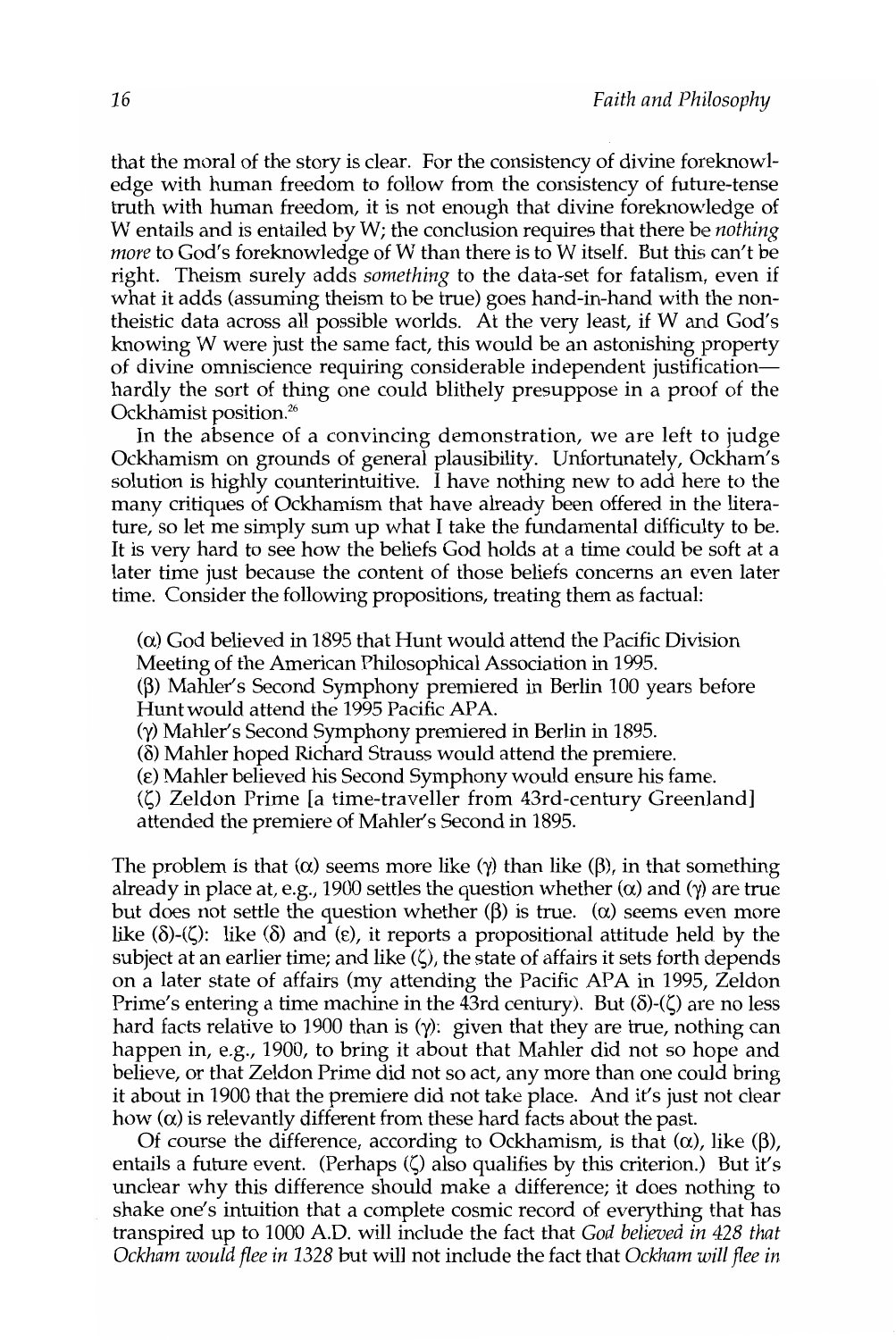1328, though it can be *inferred* that the record *will* include the latter fact in 1328. It is very hard to see what a divine belief could *be* if it is to behave in the ways required by Ockham's solution.<sup>27</sup>

Much more could be (and has been) said about the counterintuitive baggage accompanying Ockham's rejection of  $(g)$ , but this is enough for present purposes, which call for nothing more than a comparison with Augustine. **In** lieu of a proof that God's forebeliefs are soft (requiring that the baggage be borne *faute de mieux)* or some way of reconceiving the problematic scenarios or correcting the contrary intuitions (making the baggage disappear), these difficulties must count against Ockhamism in any cost-benefit analysis.<sup>28</sup>

Let us return, then, to Augustine's way out, which is to deny (h) that temporal necessity is incompatible with free will. This premise may seem hard-Iv less negotiable than  $(g)$ . If the actual past leaves no accessible futures in which the agent refrains from performing W, how can the agent be regarded as genuinely free and morally responsible in performing W? Harry Frankfurt, discussing the related "principle of alternate possibilities," or

PAP: A person is morally responsible for what he has done only if he could have done otherwise,

noted that it "has generally seemed so overwhelmingly plausible that some philosophers have even characterized it as an *a priori* truth."29 As most readers are doubtless aware, however, Frankfurt went on to challenge this "overwhelmingly plausible" principle. **In** denying (h), Augustine can be said to anticipate Frankfurt and others who reject PAP as a requirement for morally responsible agency.

An important advantage of looking to (h) rather than (g) for a response to theological fatalism is that there are good reasons to question this assumption, quite apart from any theistic motive to reconcile human freedom with divine foreknowledge. What Frankfurt *et al.* have tried to show is that conditions rendering an action unavoidable negate the agent's moral responsibility only if these same conditions also enter into the "actual sequence" leading up to the action; otherwise they are irrelevant. For example, if I murder someone, and in so doing satisfy the most exacting conditions for free will, except that an irresistible power (a demon, crazed neurophysiologist, etc.) *would have* forced me to murder the person if I hadn't done so on my own, this last factor does not appear to mitigate my responsibility in the least. Here no alternative to murder is available to me (so PAP is unsatisfied), but I am nevertheless free and responsible in what I do, since the factor excluding alternatives makes no causal contribution to my actions, and indeed makes no difference at all to what actually happens. The same can be said in cases involving divine foreknowledge. God's foreknowing the murder may make it unavoidable, but it does so without making any causal contribution to the murder, which would have occurred just as it did in the absence of divine foreknowledge. We appear to have the same reasons in this case for affirming my freedom and responsibility, despite the unavoidability of my action, as we have in the first (nontheological) case. Indeed, divine foreknowledge provides *superior* counterexamples to PAP, since it induces unavoidability without invoking the counterfactual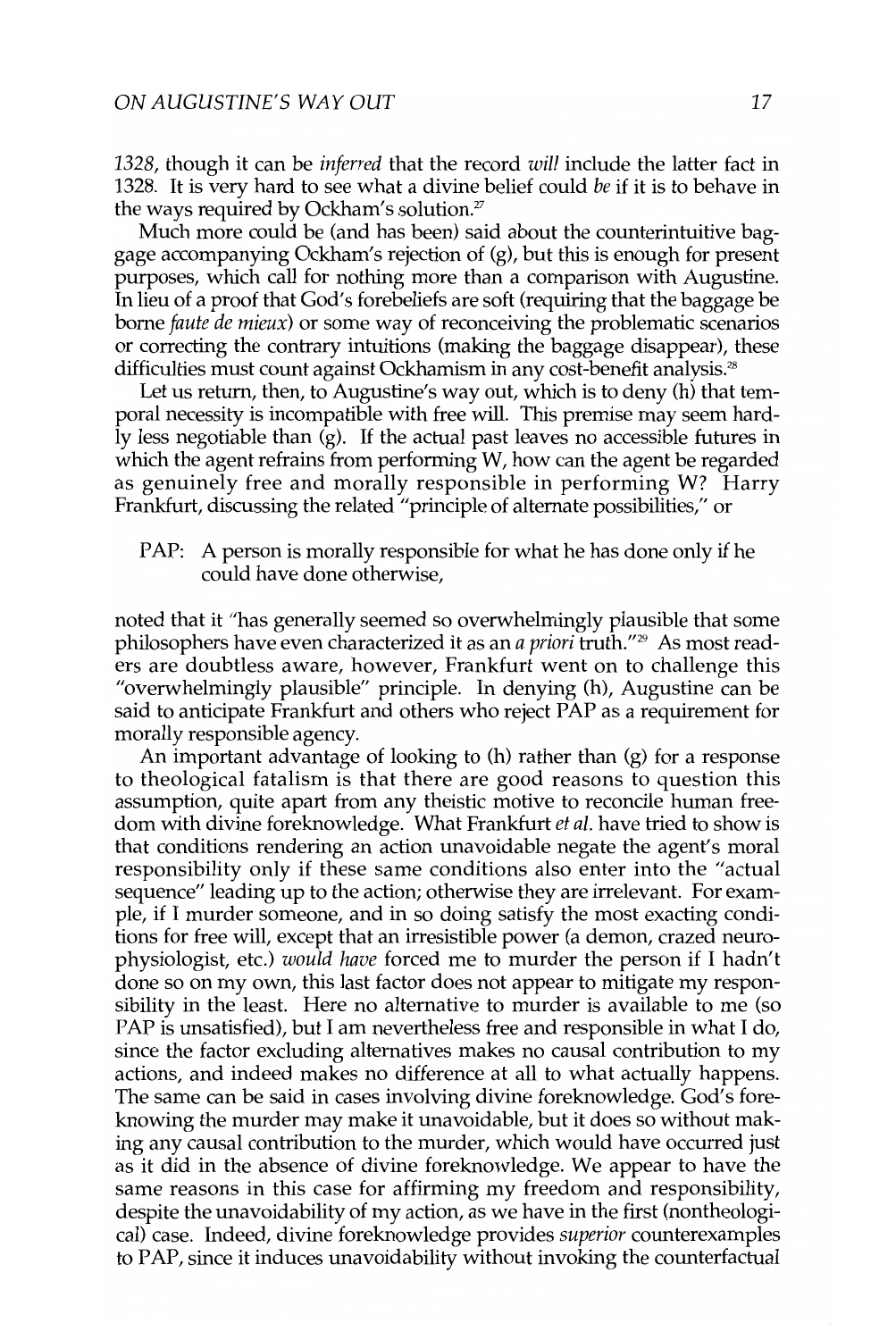intervener whose presence in the typical Frankfurt-style counterexample is at the root of most objections to the anti-PAP argument.<sup>30</sup>

It would be a serious liability for the Augustinian denial of (h) if this move were unavailable to a libertarian. Fortunately this is not the case. One can consistently maintain that W's freedom is compatible with temporal necessity while denying that it is compatible with causal necessity. John Martin Fischer has dubbed this position "hyper-incompatibilism," presumably because the hyper-incompatibilist is *so excessively* committed to the incompatibility of free agency and causal determinism that she is willing to persist in this commitment regardless of PAP's fate. <sup>3</sup>! (In this respect, at least, it is the hyper-incompatibilist rather than the PAPist who might lay claim to the title of "more-incompatibilist-than-thou"!)

Of course, the fact that the position is consistent doesn't mean that it is also attractive or even plausible. If one regards PAP (combined with a robust understanding of "could have done otherwise") as the main *reason*  for endorsing the incompatibility of causal determinism and moral agency, there may seem little point to insisting on incompatibilism once PAP is withdrawn. The principal critics of PAP, like Frankfurt and Fischer, are compatibilists, while its main defenders, like William Rowe and Peter Van Inwagen, are incompatibilists.32 Nevertheless, "hyper-incompatibilism" is not without worthy proponents, such as Eleonore Stump and Linda Zagzebski.<sup>33</sup> There *are* reasons other than PAP that one could appeal to in making causal indeterminism a requirement of free agency. Consider, for example, Augustine's paradigm case of a causally undetermined will from *The City of God:* 

The bad will is the cause of the bad action, but nothing is the efficient cause of the bad will .... For if two men, alike in physical and moral constitution, see the same corporal beauty, and one of them is excited by the sight to desire an illicit enjoyment while the other steadfastly maintains a modest restraint of his will, what do we suppose brings it about, that there is an evil will in the one and not in the other? ... The same beauty was equally obvious to the eyes of both; the same secret temptation pressed on both with equal violence. However minutely we examine the case, therefore, we can discern nothing which caused the will of the one to be evil. (XII.6)

One thing we can say about this agent, which we might not be able to say if his will were causally determined, is that he is the autonomous initiator of his actions, a little "first cause," so that in tracking moral responsibility we can point to him and say with a fair degree of truth, "the buck stops here." If this is what is important to the libertarian about causal indeterminism, she should not be concerned about any form of determinism which leaves these features of agency intact. If Augustine's analysis of theological fatalism is correct, the unavoidability which characterizes actions in virtue of their being foreknown by God is just such a form of determinism.

Whether divine beliefs can be soft features of the past, and whether anyone can be free in the libertarian sense despite an absence of alternative possibilities, are complex issues which the brief discussion in this section leaves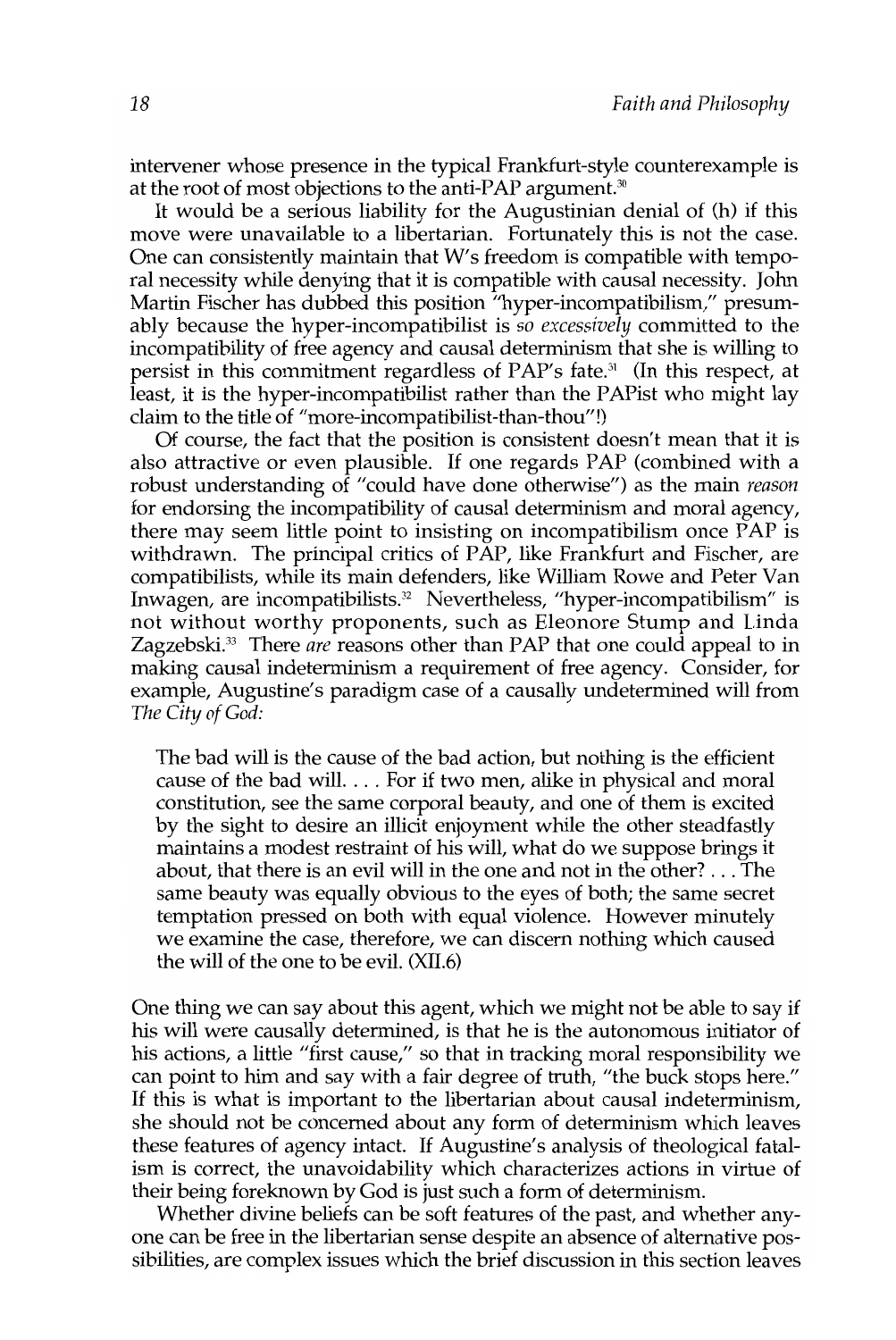far from resolved. Nothing said here *shows* Ockhamism to be false or Augustinism to be true; I have simply engaged in an intuitive eyeballing of the two accounts for purposes of handicapping the race. In so doing, it is fair to say that I have given Augustine an easier time than Ockham. My assessment of the latter is, I believe, reasonably objective, in the sense that the defender of Ockham's solution would probably allow that it is counterintuitive in the ways I have suggested (while presumably insisting that the overall case for Ockhamism is nevertheless strong and that intuitions sometimes mislead). But the brief glance at Augustine's rejection of (h) has emphasized the positive without drawing attention to potential difficulties, like the proper analysis of the *because-relation* and the best way to formulate libertarian freedom in terms of causal/explanatory openness rather than temporal openness. Certainly much about Augustine's position requires further development and defense; but this would be out of place in the present paper, whose aim is simply to make Augustine a "player" in a game currently dominated by Ockham. While my own judgment is that Augustine's approach shows high promise while Ockham's is a virtual nonstarter, it is enough for the purposes of this essay if the reader is persuaded by the considerations set forth in this section that Augustine's way out is at least *no less plausible* than Ockham's.

#### IV

This minimalist conclusion could amount to damning with faint praise, depending on how one assesses the Ockhamist position. Some readers may be tempted to pronounce a pox on both houses, demoting Ockham's solution rather than promoting Augustine's. To avoid this outcome, I want now to persuade the reader of a further conclusion: that Augustine and Ockham represent the main options for anyone seeking a solution to the problem of theological fatalism.

In response to an argument purporting to show that divine foreknowledge is incompatible with libertarian agency, there are only two strategies available: accept the argument and deny one of the allegedly incompatible terms, or assert their compatibility and reject the argument. The main rivals to Ockham and Augustine follow the first strategy, most by denying divine foreknowledge of future contingents. Some of these (e.g., Richard Swinburne, William Hasker, and Peter Geach) place future contingents offlimits to God's knowledge, either by excluding them from the stock of truths or by frankly denying divine omniscience; others (e.g., Boethius and Aquinas) include them in divine knowledge but deny that God knows them as future. Call this a *theological* response to the problem, since it alleges an error in the fatalist's assumptions about God. Fewer theists deny libertarian agency, at least on grounds of divine omniscience (as opposed to, e.g., considerations of divine sovereignty). Jonathan Edwards, for example, denies it on both grounds. Call this an *anthropological* response to the problem, inasmuch as it addresses the human side of the alleged incompatibility. In contrast to those who accept the argument but deny its application to reality on theological or anthropological grounds, Ockham and Augustine pursue the second strategy, rejecting the argument and affirming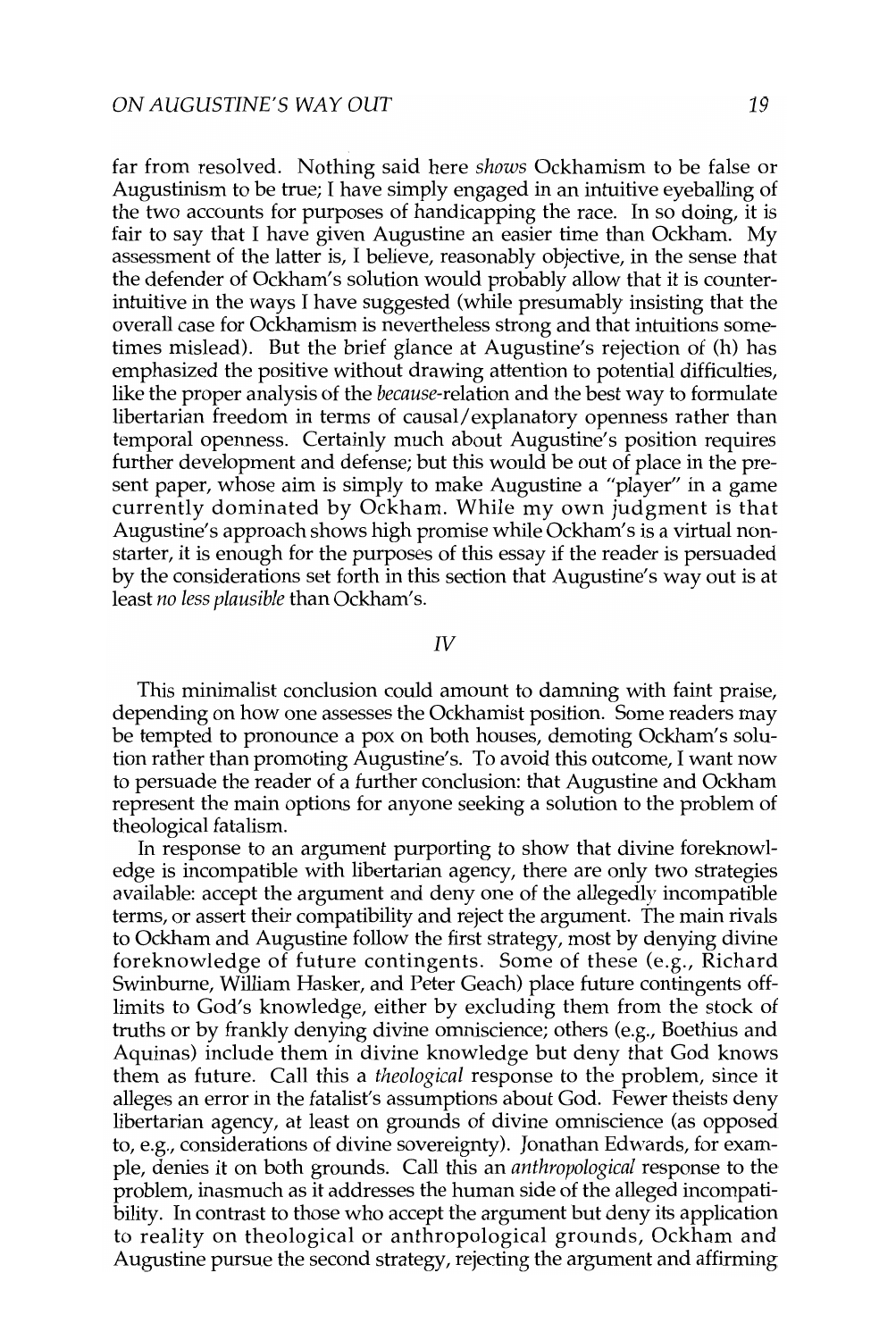the compatibility of freedom and foreknowledge.

They are right to do so. If the argument is indeed sound, an action which is in every other respect an ideal candidate for free agency can be deprived of this status merely by adding infallible foreknowledge to the mix. But this is preposterous on its face. How could a third-party's knowledge of my future action, just by itself (and without special assumptions about the conditions under which such knowledge is possible), have any effect at all on the action, let alone transform it to such an extent that it no longer qualifies as free? List everything that could possibly be relevant to whether an action A is an instance of free agency: that A is done willingly; that the will to do A doesn't flout any of the agent's second-order desires; that the agent can abstain from A should he choose to do so; that the agent is not acting under coercion or duress; that A is not causally determined by events prior to the agent's birth; that the agent is not acting in ignorance of relevant circumstances; and so on. Now assume that God has infallible foreknowledge of A. This assumption should leave A completely unchanged with respect to every item on the list. As Augustine rightly observes in *On Free Choice of the*  Will, "his foreknowledge does not take away my power; in fact, it is all the more certain that I will have that power, since he whose foreknowledge never errs foreknows that I will have it" (IIL3). The "aporetic" character of the problem in this text reflects not only Augustine's theological commitments—his policy of believing first and understanding later (I.2)—but the inherent implausibility of what the argument for theological fatalism is trying to demonstrate.

The appropriate response to such an argument is aptly stated by William Lane Craig: "Fatalism posits a constraint on human freedom which is entirely unintelligible. Therefore, it must be false. Somewhere there is a fallacy in the argument, and we need only examine it carefully to find the error."<sup>34</sup> Fatalism presents us with a conceptual puzzle, not a serious proposal for how the world is arranged; its seductiveness reflects our uncertain grip on the underlying concepts rather than testifying to the truth about reality. The value of the fatalist's argument, like that of most philosophical puzzles, is that it invites us to reexamine basic assumptions and put our conceptual house in order. What mistakes in our thinking on such topics as knowledge, time, agency, modality, and so on, need to be rectified if we are not to be taken in by the argument? Theological and anthropological revisionism avoid this question rather than engaging it. There may, of course, be good independent reasons for rejecting divine foreknowledge or libertarian freedom; Augustine himself, to one degree or another, was a revisionist on both scores. But the argument for theological fatalism is too dubious to serve as a reason in its own right, while those who embrace revisionism on other grounds can (and should) still treat the fatalist's argument as a thought-experiment whose philosophical interest lies in the *aporia* it raises. In either case, complaining that God is not in fact omniprescient or that humans are not in fact libertarianly free is as little to the point as dismissing Zeno's "Achilles" paradox with the observation that Achilles was perhaps not as fast as legend makes him out to be. Should anyone so misconstrue this problem as to imagine that a challenge to Achilles' credentials would undermine the force of the paradox, it may be necessary simply to *stipulate*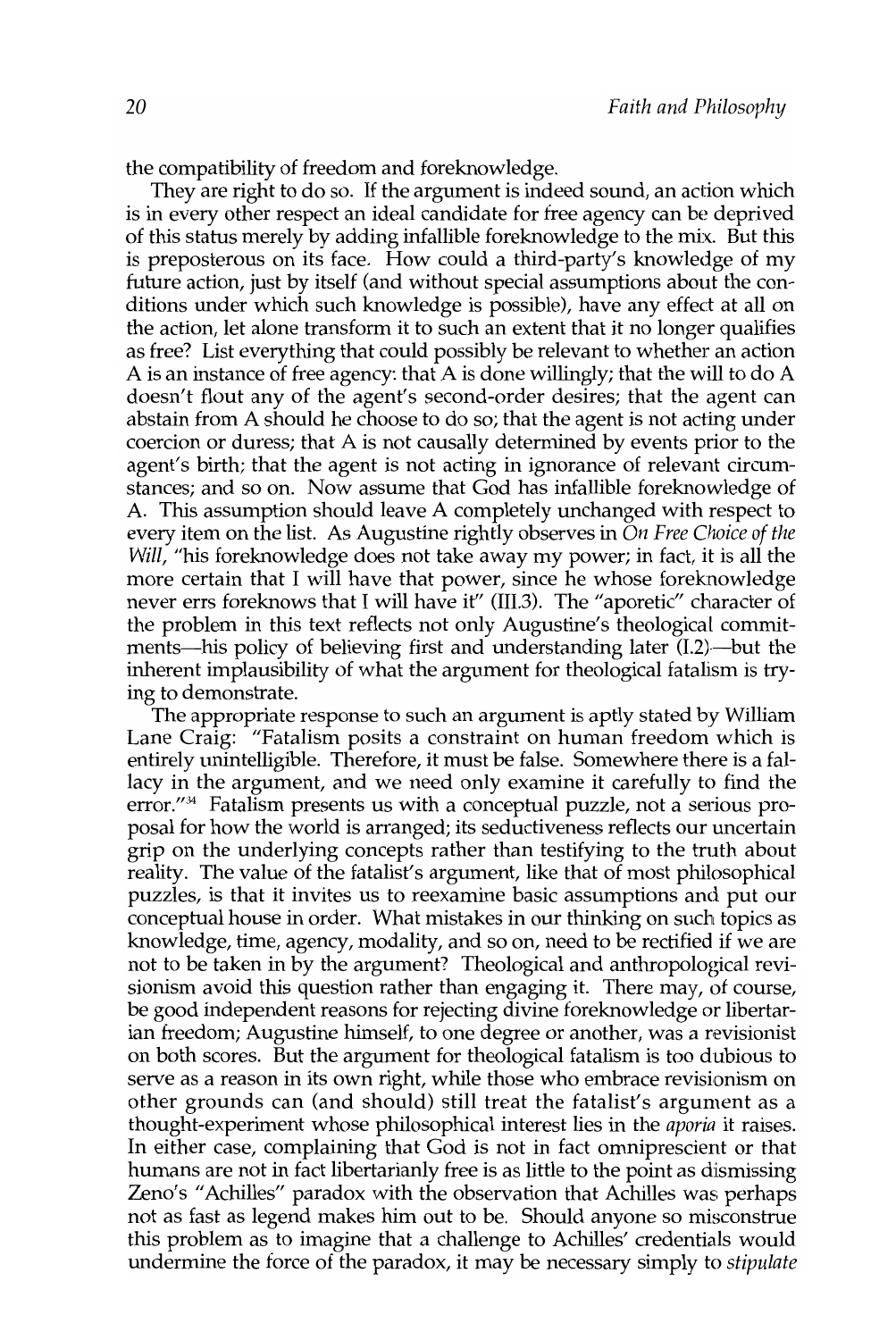Achilles' celerity and leave the "facts" (such as they are) to one side. The same is true for theological fatalism, if one agrees with Craig (and me) that the supposed incompatibility of divine foreknowledge and human freedom lacks all prima facie credibility. In response to the revisionist who imagines that denying one of these puzzle conditions does anything to undermine the force of the problem, one should simply *stipulate* God's infallible omniprescience and man's libertarian freedom and leave the truth on these matters (whatever it might be) to one side.<sup>35</sup>

If we approach the problem aporetically, there are basically two tacks that can be taken, corresponding to the two premises in Augustine's formulation of the argument. The list of two paragraphs back rather obviously omits the very condition for free agency to which the fatalist's argument is supposed to make a difference: that the action be avoidable, i.e., that the agent have access to alternative futures (given the actual past). Unlike the other conditions on the list, which concern (in whole or in part) what is or is not the case in the actual world, this one prescribes how things must be in *other* possible worlds. Omitting it from the list was not entirely disingenuous, if one suspects that any modal requirement for free agency must supervene on properties that the action and agent possess in the actual world; for then the difference infallible foreknowledge is supposed to make to free agency should register as a difference in one or more of these other properties. But ignore this possibility. Avoidability is the only feature of free agency which fatalism directly contests. So there are just two aporetic responses to the fatalist's argument: show how infallible foreknowledge is in fact compatible with avoidability; or explain why even a libertarian can deny that avoidability is a condition of free agency. Ockham and his modem followers have provided by far the most thorough and interesting case for the former, while Augustine and the anti-PAPists have made the most powerful case for the latter. These are the main options for anyone who eschews the easy out provided by theological and anthropological revisionism.<sup>36</sup>

Of the two, Augustine'S has been widely dismissed out of hand, leaving Ockham's as the only viable option. I hope that my explication and defense of Augustine's position in *On Free Choice of the Will* have gone some way toward correcting the bad press that he has received over the years. Augustine's is not a solution that will satisfy only a compatibilist, as those who fail to read past ch. 3 might suppose; nor is its "reverse memory" model of divine foreknowledge more problematic in any obvious way than Ockham's counterintuitive claims regarding the soft facthood of God's past forebeliefs; nor does his "Frankfurtian" line on free will disqualify his solution from serious consideration. Given the quantities of ink that have been spilled on Ockham's way out, there is little doubt that Augustine's is deserving of more attention than it has received.<sup>37</sup>

*Whittier College* 

#### NOTES

1. Alvin Plantinga, "On Ockham's Way Out," *Faith and Philosophy* 3 (July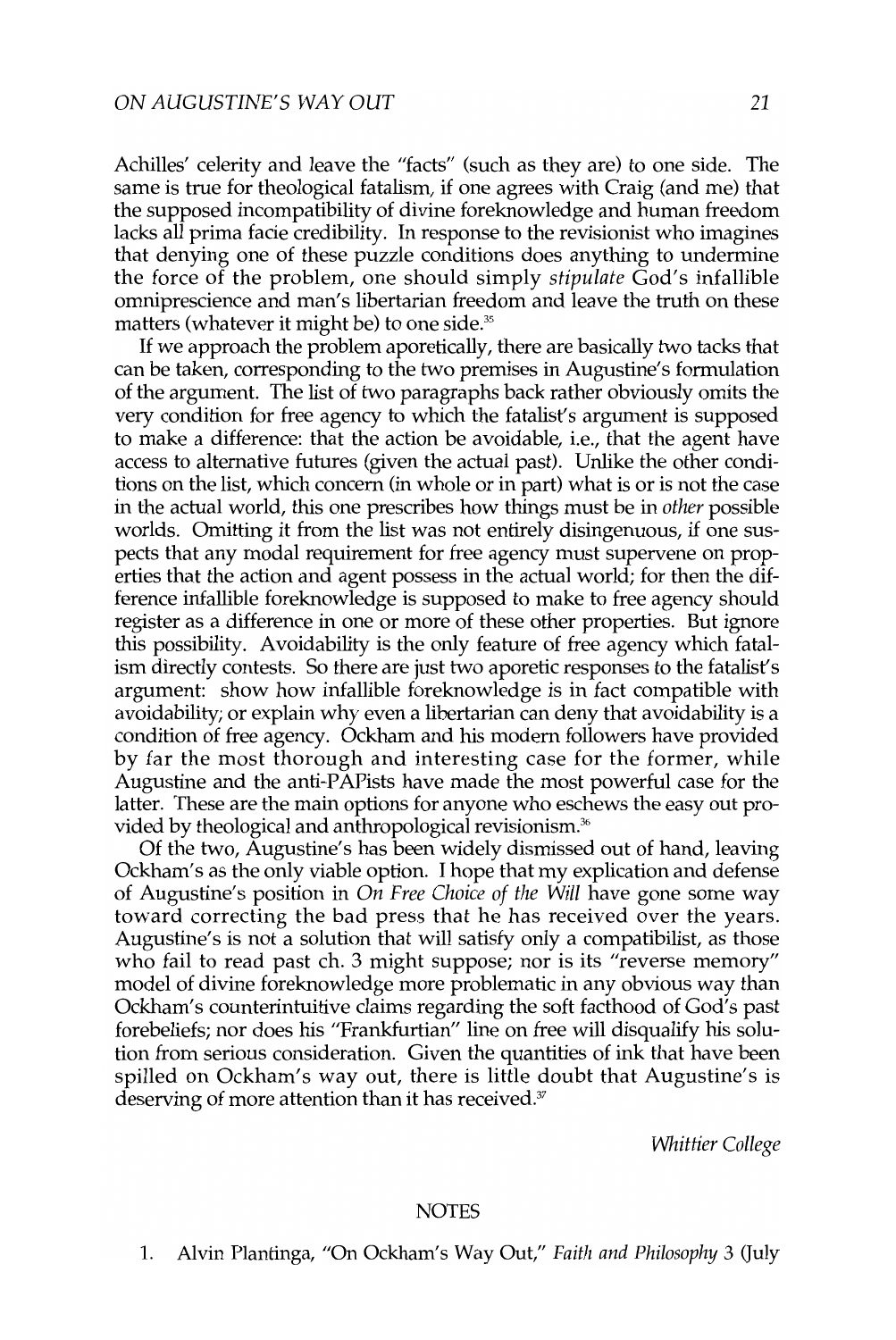1986), pp. 235-69. The contemporary debate was initiated by Nelson Pike in his "Divine Foreknowledge and Voluntary Action," *Philosophical Review 1'4* Uanuary 1965), pp. 27-46. The first published response to Pike, John Turk Saunders' "Of God and Freedom," *Philosophical Review* 75 (April 1966), pp. 219-25, challenged the idea that all past-tense propositions are temporally necessary, thus anticipating the explicitly Ockhamist strategy of Marilyn McCord Adams in "Is the Existence of God a 'Hard' Fact?" *Philosophical Review* 76 (October 1967), pp. 492- 503. Others who have defended a more or less Ockhamist line on the problem include Alfred J. Freddoso, "Accidental Necessity and Logical Determinism," *Journal of Philosophy* 80 (1983), pp. 257-78; Joshua Hoffman & Gary Rosenkrantz, "Hard and Soft Facts," *Philosophical Review* 93 (July 1984), 419-34, Jonathan Kvanvig, *The Possibility of an All-Knowing God,* Library of Philosophy and Religion (Houndmills, UK: Macmillan Press, 1986); Eddy M. Zemach & David Widerker, "Facts, Freedom and Foreknowledge," *Religious Studies* 23 (March 1987), pp. 19- 28; Bruce Reichenbach, "Fatalism and Freedom," *International Philosophical Quarterly* 28 (September 1988), pp. 271-85; Edward Wierenga, *The Nature of God: An Inquiry into Divine Attributes,* Cornell Studies in the Philosophy of Religion (Ithaca: Cornell U. Press, 1989); William Lane Craig, *Divine Foreknowledge and Human Freedom,* Brill's Studies in Intellectual History, vol. 19 (Leiden: E.J. Brill, 1991); and Thomas Talbott, "Theological Fatalism and Modal Confusion," *International Journal for Philosophy of Religion* 33 (April 1993), pp. 65-88.

2. Readers who are uncommonly corrupted or endowed with even more exegetical curiosity than section I can satisfy might wish to consult my "Augustine on Theological Fatalism: The Argument of *De Libero Arbitrio* III.1-4," *Medieval Philosophy and Theology* 6 (Spring 1996), pp. 1-30.

3. See, e.g., William Rowe, "Augustine on Foreknowledge and Free Will," *Review of Metaphysics* 18 (December 1964), pp. 356-63; William Lane Craig, "Augustine on Foreknowledge and Free Will," *Augustinian Studies* 15 (984), pp. 41-63; and Christopher Kirwan, *Allgustine,* The Arguments of the Philosophers (London & New Work: Routledge, 1989), ch. 5. This scholarly neglect is then reflected in anthologies like Louis Pojman's widely used *Philosophy of Religion,*  3d ed. (Belmont, CA: Wadsworth, 1998), where the excerpt from *On Free Choice of the Will* stops short at the end of Bk. III, ch. 3. A juster appreciation of Augustine's argument and the critical role of ch. 4 may be found in David De Celles, "Divine Prescience and Human Freedom in Augustine," *Augustinian Studies* 8 (1977), pp. 151-60.

*4. Retractationes 2.1.* 

5. For a recent study of Augustine's evolution during this critical period, see Gregory E. Ganssle, "The Development of Augustine's View of the Freedom of the Will (386-397)," *The Modern Schoolman* 74 (November 1996), pp. 1-18.

6. See *The Consolation of Philosophy,* Bk. V, Prose 6.

7. This is the way Plantinga understands him in "On Ockham's Way Out," pp. 235-37. But this interpretation fails to motivate the solution Augustine actually offers, and is in any case the least charitable of the available readings. Textual reasons favoring (1\*) are reviewed by Jasper Hopkins in "Augustine on Foreknowledge and Free Will," *international Journal for Philosophy of Religion 8*  (1977), pp. 116-17.

8. An anonymous referee wondered whether the independence of temporal and causal orders I am imputing to Augustine isn't incompatible with the best contemporary theories of time and inconsistent with Augustine's own account of time in the *Confessions* Bk. XI. I'm inclined to answer in the negative to both questions. Even if the direction of "time's arrow' is determined by the order of causation, there are at least a couple of possibilities which are consistent with my account of Augustine. One is that an overall order of causation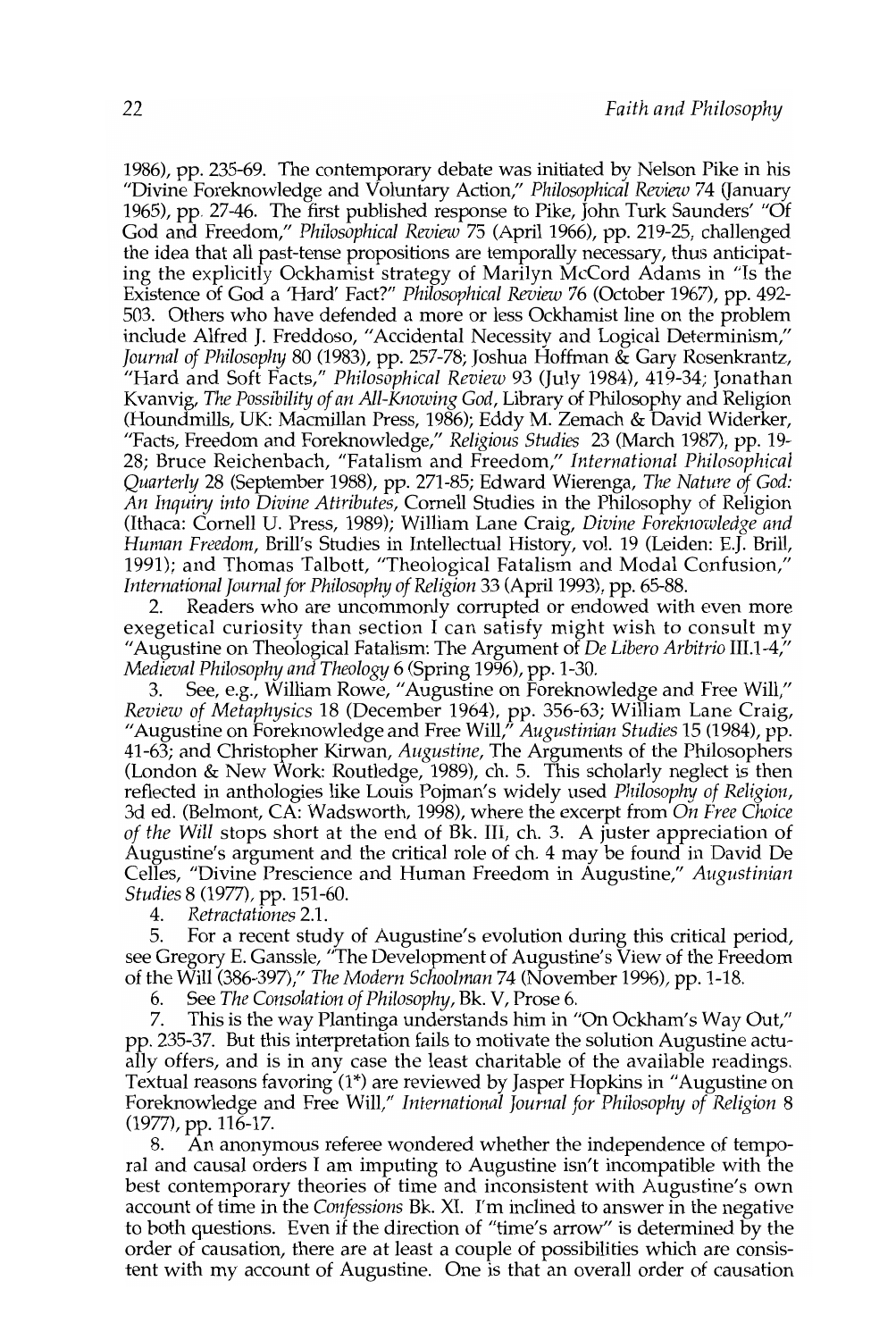may be set by the *preponderance* of causal relations, or the most *important* causal relations, even if there are local exceptions (e.g., divine foreknowledge). The other is that the order of causation determines the direction of *physical* time, implying nothing about the relationship between the temporal and causal orders within the Divine Mind. The latter suggests a way to handle the question about *Confessions* XI. The worry here is that Augustine's account of time appears to make it parasitical on such causal processes as memory and perception. But Augustine's psychological analysis of temporal experience may make empirical time thoroughly causal without this having any implications for the way *God* experiences time and relations of causal/explanatory dependence.

*9. Confessions* XI.lS.

10. This may appear to conflict with things that Augustine says elsewhere, e.g., at *De Trinitate* XV.13.22:

God is not acquainted with any of his creatures, whether spiritual or corporeal, because they are, but they are because he is acquainted with them. For he did not lack knowledge of the things he was to create; he created, therefore, because he knew, not knew because he created.

This is the passage cited by Thomas Aquinas in the *sed contra* of *Summa Theologiae* Ia. q14. as, where he is defending the thesis that God's knowledge is the cause of things. But we cannot read Thomas's elaborate theory of divine omniscience back into the passage from Augustine, which is concerned solely with the *existence* of creatures, not the particular facts about what they freely do. (It should be noted that Eleonore Stump and Norman Kretzmann, in a recent paper on Aquinas-"God's Knowledge and Its Causal Efficacy," in Thomas D. Senor, ed., *The Rationality of Belief and the Plurality of Faith* (Ithaca: Cornell University Press, 1995), pp. 94-124-argue that even St. Thomas is concerned primarily with creatures' existence rather than states when he maintains the causal efficacy of divine knowledge.) In any case, we know that for Augustine God cannot be causative for *euerything* He knows if only because some of what He knows is evil: "he can foreknow even those things which he himself does not do, such as whatever sins there may be" (De *Praedestinatione Sanctorum*  10.19). All in all, there is no reason to doubt Augustine's seriousness in proposing that future acts of will escape freedom-annihilating compulsion because divine foreknowledge operates like "reverse memory."

This position is perfectly compatible with God's creative and providential endeavors requiring a complex interplay between foreknowledge and agency in which much of the future is also available to Him through knowledge of His own intentions. Against the common objection that complete foreknowledge stultifies rather than abets providential agency, see my "Omniprescient Agency," *Religious Studies* 2S (September 1992), pp. 351-69; "Divine Providence and Simple Foreknowledge," *Faith and Philosophy* 10 (fuly 1993), pp. 394-414; "Prescience and Providence: A Reply to My Critics," *Faith and Philosophy* 10 (July 1993), pp. 430-40; and "The Compatibility of Omniscience and Intentional Action: A Reply to Tomis Kapitan," *Religious Studies* 32 (March 1996), pp. 49-60.

11. E.g., Confessions Bk. XI, *De Trinitate Bk. XV, Ad Simplicianum de Diversis Quaestionibus* Bk. 11.2.2.

12. Boethius himself employs this reasoning in Prose 6 of Bk. V.

13. This is equally the reason why Boethius *does* feel it essential to correct this bias in *The Consolation of Philosophy.* In Prose 3 of Book V, while setting up the problem of theological fatalism for Lady Philosophy to solve, Boethius urges the *irrelevance* of causal/explanatory relations when W is temporally necessary on other grounds: "I cannot agree with the argument by which some people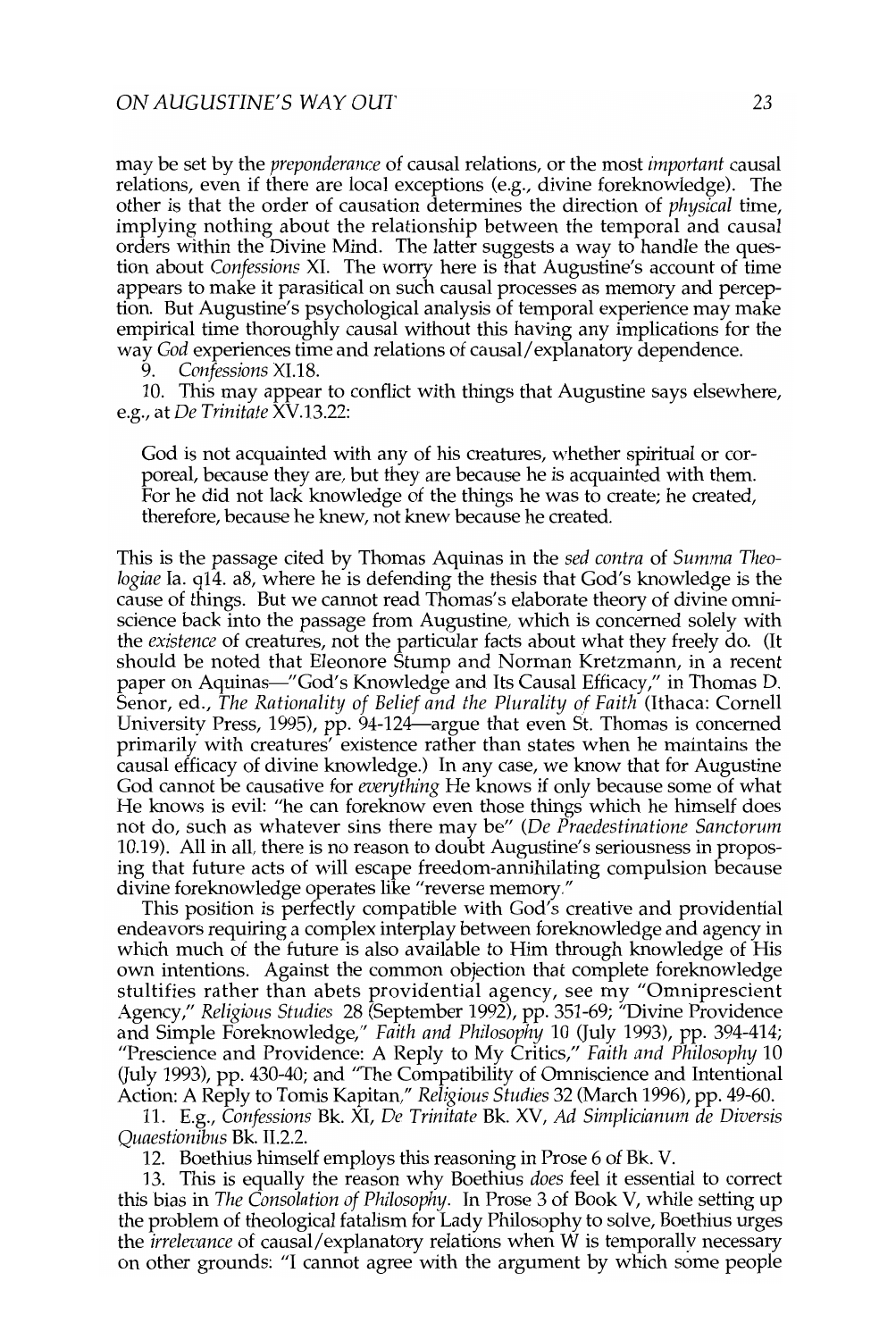believe that they can solve this problem. They say that things do not happen because Providence foresees that they will happen, but, on the contrary, that Providence foresees what is to come because it will happen ... " His elaboration in the passage that follows certainly looks like an explicit rejection of Augustine's way out.

14. Among recent accounts of eternal-temporal "simultaneity," the most prominent is that of Eleonore Stump and Norman Kretzmann in "Eternity," *Journal of Philosophy* 78 (August 1981), pp. 429-58.

15. Augustine's solution may, however, favor a Boethian move *indirectly.* If God's knowledge of W precedes W in time, the causal/explanatory dependence of the former on the latter raises the specter of retrocausation. Insofar as this is metaphysically abhorrent, it provides some reason for holding that God's knowledge of W does *not* precede W in time (because it is instead "ET-simultaneous" with it.)

16. If the Augustinian line is correct, the implications may extend beyond theological fatalism to another problem foreknowledge is alleged to generate for agency, based on the principle that one cannot deliberate (or even engage in the most minimal decision-making required by intentional agency) with respect to what one already knows is going to happen. For previously unnoticed connections between these two foreknowledge problems, see my "Two Problems with Knowing the Future," *American Philosophical Quarterly* 34 (April 1997), pp. 273- 85.

17. William Ockham, *Predestination, God's Foreknowledge, and Future Contingents,* trans. with intro., notes, and appendices by Marilyn McCord Adams & Norman Kretzmann (New York: Appleton-Century-Crofts, 1969), p. 46.

*18. Ibid.,* p. 38.

19. Linda Zagzebski does a fine job of explaining why the complexity of these results is worrisome in her excellent *The Dilemma of Freedom and Foreknowledge* (New York: Oxford University Press, 1991), pp. 74-76.

20. William Hasker distinguishes between metaphysical and conceptual entailment, and argues that only the latter is relevant to "entailment criteria" for soft facthood, in his "Hard Facts and Theological Fatalism," *NOlls* 22 (September 1988), pp. 419-36.

21. Plantinga's version of the argument is contained in "On Ockham's Way Out," pp. 247-51; while the hard/soft fact distinction permeates this article, there are two sentences at the top of p. 250 which contain the entire argument in a nutshell without invoking the distinction either explicitly or implicitly. Warfield's argument may be found in "Divine Foreknowledge and Human Freedom Are Compatible," *Nous* 31 (March 1997), pp. 80-86.

22. One way to explain this, though it's not essential to the argument, is in terms of the hard / soft distinction. While it's true that, for any time t prior to the occurrence of W, it *was* the case (relative to t) that W will occur, this fact about the past is a paradigmatically soft fact about the past, on anyone's account of soft facthood. So logical fatalism cannot secure for premise (1) a temporally necessary antecedent, and therefore lacks anything inimical to free agency which it can then transfer to (1)'s consequent.

23. "Divine Foreknowledge and Human Freedom are Compatible," p. 81.

24. It might be wondered why Warfield's version of the argument is Ockhamistic, despite his eschewing any appeal to the hard fact/soft fact distinction. The answer to this question is quite simple. The heart of Warfield's defense against fatalism is the logical equivalence of W *is foreknown* (by *God)*  with W *will occur.* But W is *foreknown* (by *God),* since it is equivalent to W *will occur,* is "equivalently about the future." This is the essential Ockhamist move.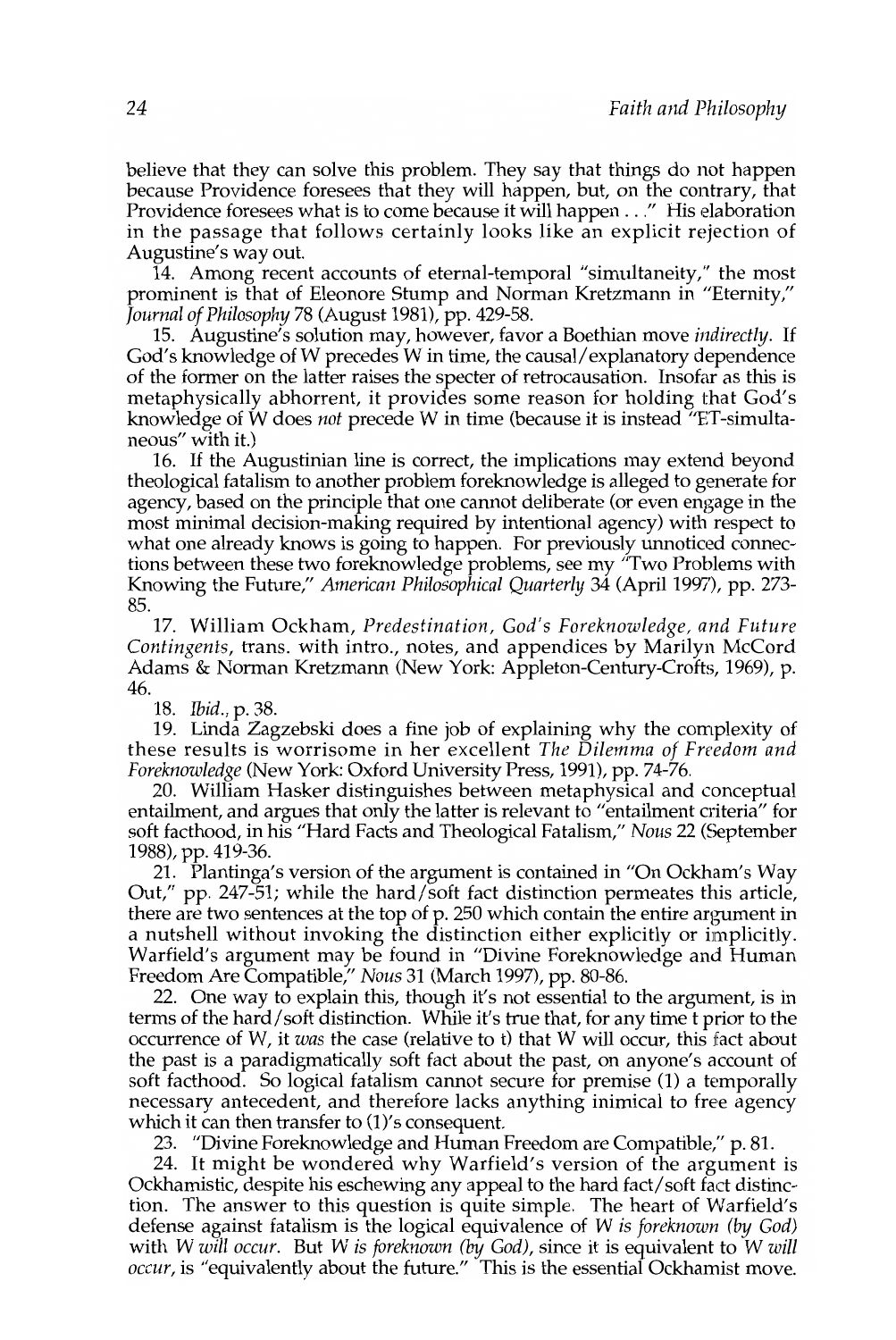The fact that Warfield finesses the hard-soft distinction is irrelevant, since Ockham did so as well-it was Nelson Pike who introduced the terms "hard fact" and "soft fact" in his "Of God and Freedom: A Rejoinder," *Philosophical Review* 75 (July 1966), pp. 369-79, in order to address a counterexample proposed by John Turk Saunders.

25. "Divine Foreknowledge and Human Freedom are Compatible," p. 8l.

26. This critique of Warfield arrives at much the same destination as Dale Eric Brant's critique of Plantinga in his "On Plantinga's Way Out," *Faith and Philosophy* 14 (July 1997), pp. 334-52. Brant formulates the key assumption in Plantinga's argument as

#### *The Equivalence Principle*

If two propositions are equivalent, then one of them is strictly about a given time period *just in case* the other is also strictly about that time period. (p. 339)

Brant raises some questions for this principle and argues that it should be replaced by

#### *The Reassertion Principle*

If asserting one proposition is a roundabout way of asserting another, then the one is strictly about a given time period just in case the other is also. (p. 349)

Brant's article was not yet in print when I was writing this paper, but my requirement that divine foreknowledge of W be the same fact as W (and not just logically equivalent to W) if Warfield's consistency argument is to succeed is virtually identical to Brant's requirement that the one be a roundabout way of asserting the other if Plantinga's earlier argument is to go through.

27. Perhaps it could behave this way if it were understood as *dispositional*  rather than occurrent belief. I explore this question and give it a qualifiedly favorable answer in my "Does Theological Fatalism Rest on an Equivocation?" *American Philosophical Quarterly* 32 (April 1995), pp. 153-65; I also develop and motivate the requisite concept of divine knowledge in my "Dispositional Omniscience," *Philosophical Studies* 80 (December 1995), pp. 243-78. But this is at best a *theological* solution to the problem. (See section TV for the distinction between a theological, an anthropological, and a metaphysical solution to the problem, and reasons why we should aim for the latter.)

28. The following are especially good at bringing out what is mind-boggling about Ockhamism while also treating the position with great care: John Martin Fischer, "Freedom and Foreknowledge," *Philosophical Review* 92 (January 1983), pp. 67-79; William Hasker, "Foreknowledge and Necessity," *Faith and Philosophy*  2 (April 1985), pp. 121-57; David Widerker, "Troubles with Ockhamism," *Journal of Philosophy* (1990), pp. 462-80; Linda Zagzebski, *The Dilemma of Freedom and Foreknowledge, op. cit.,* ch. 3, §3; and Nelson Pike, "A Latter-Day Look at the Foreknowledge Problem," *International Journal for Philosophy of Religion* 33 (June 1993), pp. 129-64.

29. Harry Frankfurt, "Alternate Possibilities and Moral Responsibility," *Journal of Philosophy* 46 (1969), p. 829.

30. Or so I argue in my "Frankfurt Counterexamples: Some Comments on the Widerker-Fischer Debate," *Faith and Philosophy* 13 (July 1996), pp. 395-401.

31. Fischer introduces the term on p. 180 of *The Metaphysics of Free Will*  (Oxford, UK, & Cambridge, Mass.: Blackwell, 1994).

32. Frankfurt discusses implications for compatibilism at the end of